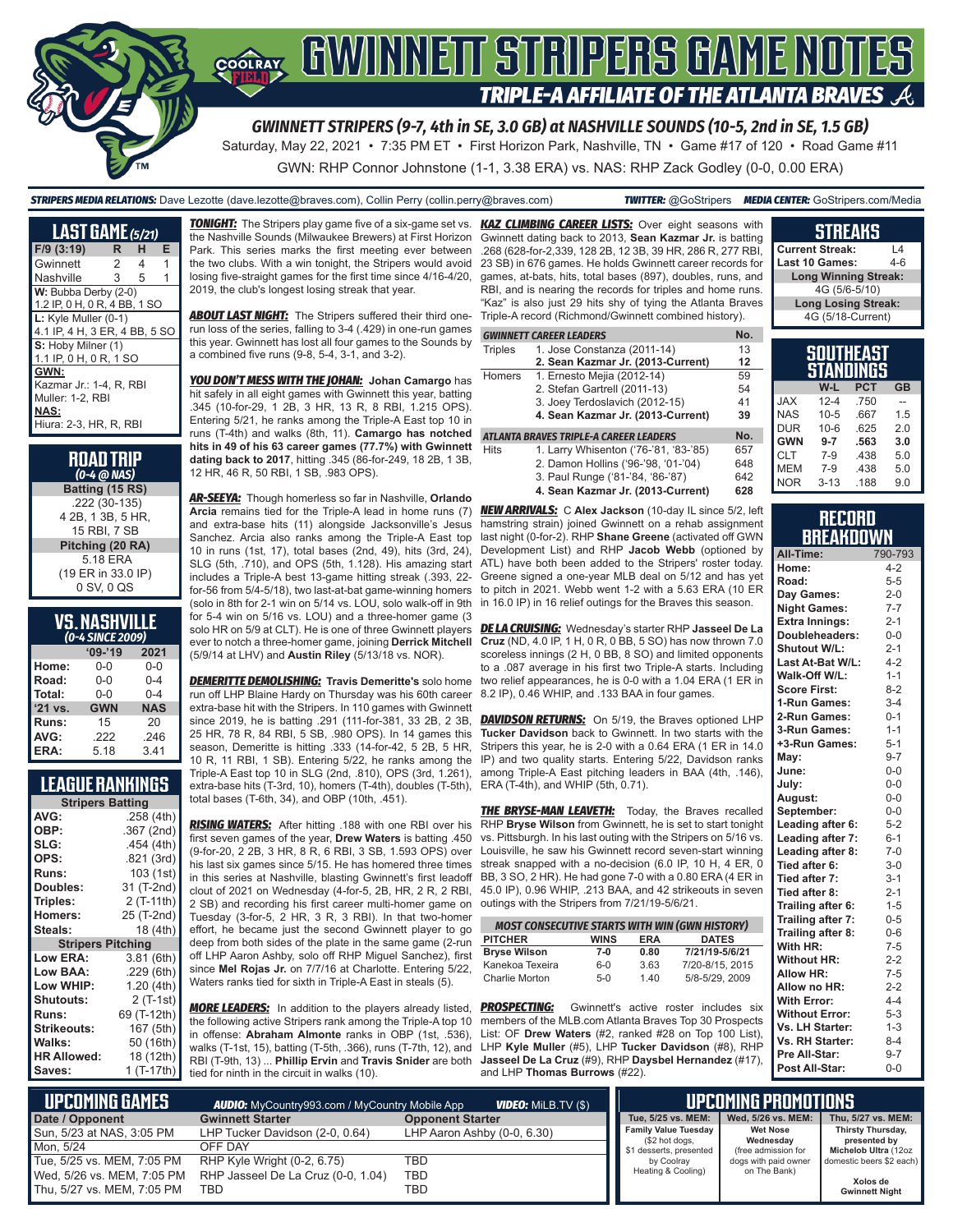

| <b>MANAGER MATT TUIASOSOPO</b>                                                                                                                                                                                                                                                                                                                                                                                                                                                                                |                                                      |                               |                                     |                                                                                                                                                                                                                                                                                                                                       |                                                                                                                                   | <b>GWINNETT PLAYERS USED (41 IN 2021)</b>                                                                                                                                                                                                                                                                                                |                                                                                |
|---------------------------------------------------------------------------------------------------------------------------------------------------------------------------------------------------------------------------------------------------------------------------------------------------------------------------------------------------------------------------------------------------------------------------------------------------------------------------------------------------------------|------------------------------------------------------|-------------------------------|-------------------------------------|---------------------------------------------------------------------------------------------------------------------------------------------------------------------------------------------------------------------------------------------------------------------------------------------------------------------------------------|-----------------------------------------------------------------------------------------------------------------------------------|------------------------------------------------------------------------------------------------------------------------------------------------------------------------------------------------------------------------------------------------------------------------------------------------------------------------------------------|--------------------------------------------------------------------------------|
| Matt Tuiasosopo enters his first season as Gwinnett manager and his third season<br>as a coach in the Atlanta Braves organization in 2021. He was named the seventh<br>manager in team history on 3/30/21. Tuiasosopo is both the youngest manager in<br>team history (age 34) and the first former Gwinnett player to manage the club (hit<br>.221 with 19 HR, 73 RBI in 178 games from 2016-17).                                                                                                            |                                                      |                               |                                     | Pitchers (21):                                                                                                                                                                                                                                                                                                                        |                                                                                                                                   | Victor Arano, Chasen Bradford, Thomas Burrows,<br>Jesse Chavez, Tucker Davidson, Jasseel De La Cruz,<br>Carl Edwards Jr., Jay Flaa, Daysbel Hernandez,<br>Mitch Horacek, Connor Johnstone, Nate Jones, Trevor Kelley,<br>Dylan Lee, Chris Martin, Kyle Muller, Sean Newcomb,<br>Jose Rodriguez, Edgar Santana, Bryse Wilson, Kyle Wright |                                                                                |
| Tuiasosopo made his managerial debut in 2019 with Class-A Rome, leading the club<br>to a 65-74 record and earning Atlanta's Bobby Cox Award for minor league manager<br>of the year. He was set to return to Rome in 2020, but was reassigned to the Braves<br>Alternate Site at Coolray Field once the MiLB season was cancelled.                                                                                                                                                                            |                                                      | Position (20):                |                                     | Abraham Almonte, Orlando Arcia, Jaycob Brugman,<br>Johan Camargo, Ryan Casteel, Travis Demeritte,<br>Phillip Ervin, Ryan Goins, Terrance Gore, Guillermo Heredia,<br>Ender Inciarte, Alex Jackson, Sean Kazmar Jr.,<br>Jonathan Lucroy, Carlos Martinez, Jonathan Morales,<br>Yolmer Sanchez, Travis Snider, Riley Unroe, Drew Waters |                                                                                                                                   |                                                                                                                                                                                                                                                                                                                                          |                                                                                |
| <b>Tuiasosopo's Managerial Career</b><br>With Gwinnett (1 Season):<br>MiLB Career (2 Seasons):                                                                                                                                                                                                                                                                                                                                                                                                                | <b>Games</b><br>W-L<br>16<br>$9 - 7$<br>155<br>74-81 | <b>PCT</b><br>.563<br>.477    | <b>Playoffs</b><br>0<br>$\mathbf 0$ | Italics = Player not currently with Gwinnett                                                                                                                                                                                                                                                                                          |                                                                                                                                   |                                                                                                                                                                                                                                                                                                                                          |                                                                                |
| All staff bios available in the 2021 Stripers Media Guide                                                                                                                                                                                                                                                                                                                                                                                                                                                     |                                                      |                               |                                     |                                                                                                                                                                                                                                                                                                                                       |                                                                                                                                   |                                                                                                                                                                                                                                                                                                                                          |                                                                                |
|                                                                                                                                                                                                                                                                                                                                                                                                                                                                                                               | EJECTIONS (0)                                        |                               |                                     |                                                                                                                                                                                                                                                                                                                                       |                                                                                                                                   |                                                                                                                                                                                                                                                                                                                                          |                                                                                |
| Player/Coach<br>None                                                                                                                                                                                                                                                                                                                                                                                                                                                                                          | Date/Inning                                          | <b>Umpire</b>                 |                                     |                                                                                                                                                                                                                                                                                                                                       |                                                                                                                                   | <b>BASS-LANTA</b><br>Including MLB rehab assignments, 13 players have played for both Gwinnett and                                                                                                                                                                                                                                       |                                                                                |
|                                                                                                                                                                                                                                                                                                                                                                                                                                                                                                               |                                                      |                               |                                     | Atlanta in 2021:<br>INF Johan Camargo<br><b>LHP Tucker Davidson</b><br>RHP Carl Edwards Jr.                                                                                                                                                                                                                                           |                                                                                                                                   | <b>RHP Bryse Wilson</b><br><b>RHP Kyle Wright</b>                                                                                                                                                                                                                                                                                        |                                                                                |
| TEAM DEFENSE (T-10TH IN TRIPLE-A EAST)<br><b>PCT</b><br><b>TC</b><br>G                                                                                                                                                                                                                                                                                                                                                                                                                                        | PO<br>$\mathsf{A}$                                   | E                             | <b>DP</b>                           | OF Guillermo Heredia (Rehab)                                                                                                                                                                                                                                                                                                          |                                                                                                                                   |                                                                                                                                                                                                                                                                                                                                          |                                                                                |
| 592<br>.980<br>16                                                                                                                                                                                                                                                                                                                                                                                                                                                                                             | 432<br>148                                           | 12                            | 14                                  | OF Ender Inciarte (Rehab)<br>C Alex Jackson (Rehab)                                                                                                                                                                                                                                                                                   |                                                                                                                                   |                                                                                                                                                                                                                                                                                                                                          |                                                                                |
| <b>SB</b><br>$\mathsf{cs}$<br><b>Catchers</b><br>$\mathbf 0$<br>Casteel, Ryan<br>$\mathbf{1}$                                                                                                                                                                                                                                                                                                                                                                                                                 | <b>ATT</b><br><b>PCT</b><br>.000<br>$\mathbf{1}$     | <b>PB</b><br>$\mathbf{1}$     | W-L<br>$1 - 1$                      | RHP Nate Jones<br>INF Sean Kazmar Jr.                                                                                                                                                                                                                                                                                                 |                                                                                                                                   |                                                                                                                                                                                                                                                                                                                                          |                                                                                |
| $\mathbf{1}$<br>$\mathbf 0$<br>Jackson, Alex<br>Lucroy, Jonathan<br>3<br>$\mathbf{1}$                                                                                                                                                                                                                                                                                                                                                                                                                         | $\mathbf{1}$<br>.000<br>.250<br>4                    | $\mathbf 0$<br>$\mathbf 0$    | $0 - 1$<br>$0 - 3$                  | RHP Chris Martin (Rehab)<br><b>LHP Sean Newcomb</b>                                                                                                                                                                                                                                                                                   |                                                                                                                                   |                                                                                                                                                                                                                                                                                                                                          |                                                                                |
| Martinez, Carlos<br>3<br>$\mathbf 0$<br>Mathis, Jeff<br>$\mathbf 0$<br>$\mathbf 0$                                                                                                                                                                                                                                                                                                                                                                                                                            | 3<br>.000<br>0<br>$\overline{a}$                     | $\mathbf{1}$<br>$\mathbf 0$   | $2 - 1$<br>$0-0$                    | RHP Edgar Santana                                                                                                                                                                                                                                                                                                                     |                                                                                                                                   |                                                                                                                                                                                                                                                                                                                                          |                                                                                |
| $\overline{2}$<br>2<br>Morales, Jonathan<br>10<br>3<br>Total:                                                                                                                                                                                                                                                                                                                                                                                                                                                 | 4<br>.500<br>13<br>.231                              | $\mathbf 0$<br>$\overline{2}$ | $6 - 1$<br>$9 - 7$                  |                                                                                                                                                                                                                                                                                                                                       |                                                                                                                                   |                                                                                                                                                                                                                                                                                                                                          |                                                                                |
|                                                                                                                                                                                                                                                                                                                                                                                                                                                                                                               |                                                      |                               |                                     |                                                                                                                                                                                                                                                                                                                                       |                                                                                                                                   | <b>BRAVES ON REHAB</b>                                                                                                                                                                                                                                                                                                                   |                                                                                |
| <b>Outfield Assists (3):</b><br>Pitcher Pickoffs (1):<br>Muller (1)<br><b>Catcher Pickoffs (1):</b><br>Casteel (1)                                                                                                                                                                                                                                                                                                                                                                                            | Almonte (1), Inciarte (1), Waters (1)                |                               |                                     | Player<br>RHP Chris Martin<br>OF Ender Inciarte                                                                                                                                                                                                                                                                                       |                                                                                                                                   | Four Atlanta players have been assigned to rehab with Gwinnett in 2021.<br><b>Injury</b><br>Right Shoulder Inflammation (4/7)<br>Strained Left Hamstring (4/17)                                                                                                                                                                          | <b>Rehab Dates</b><br>$5/5 - 5/11$<br>$5/6 - 5/12$                             |
|                                                                                                                                                                                                                                                                                                                                                                                                                                                                                                               | <b>STARTS</b>                                        |                               |                                     | OF Guillermo Heredia<br>C Alex Jackson                                                                                                                                                                                                                                                                                                |                                                                                                                                   | Right Hamstring Inflammation (5/1)<br>Strained Left Hamstring (5/2)                                                                                                                                                                                                                                                                      | 5/14<br>5/21-Current                                                           |
| Waters (9), Inciarte (6), Ervin (1)<br>1:<br>Arcia (6), Goins (5), Waters (3), Heredia (1), Sanchez (1)<br>2:<br>Arcia (10), Camargo (3), Lucroy (3)<br>3:<br>Demeritte (6), Camargo (5), Almonte (3), Jackson (1), Kazmar Jr. (1)<br>4:<br>Almonte (7), Demeritte (3), Kazmar Jr. (3), Snider (2), Sanchez (1)<br>5:<br>Ervin (4), Goins (3), Sanchez (3), Almonte (2), Snider (2), Casteel (1),<br>6:<br>Kazmar Jr. (1)<br>Ervin (4), Goins (4), Kazmar Jr. (3), Morales (2), Sanchez (2), Snider (1)<br>7: | <b>By Batting Order</b>                              |                               |                                     |                                                                                                                                                                                                                                                                                                                                       |                                                                                                                                   |                                                                                                                                                                                                                                                                                                                                          |                                                                                |
| Morales (5), Sanchez (5), Brugman (1), Casteel (1), Goins (1), Gore (1),<br>8:<br>Martinez (1), Unroe (1)                                                                                                                                                                                                                                                                                                                                                                                                     |                                                      |                               |                                     |                                                                                                                                                                                                                                                                                                                                       |                                                                                                                                   | LAST AT-BAT WINS (4)                                                                                                                                                                                                                                                                                                                     |                                                                                |
| Casteel (2), Martinez (2), Morales (1), Unroe (1)<br>9:<br>Pitcher Spot (10)                                                                                                                                                                                                                                                                                                                                                                                                                                  |                                                      |                               |                                     |                                                                                                                                                                                                                                                                                                                                       |                                                                                                                                   | The Stripers are 4-2 (.667) in games decided in the last at-bat in 2021.                                                                                                                                                                                                                                                                 |                                                                                |
| Morales (7), Lucroy (3), Martinez (3), Casteel (2), Jackson (1)<br>C:<br>Camargo (5), Kazmar Jr. (4), Snider (3), Casteel (2), Unroe (2)<br>1B:<br>2B: Goins (12), Sanchez (4)<br>3B: Sanchez (8), Kazmar Jr. (4), Camargo (3), Morales (1)<br><b>SS:</b> Arcia (15), Goins (1)<br>LF: Ervin (6), Almonte (3), Demeritte (2), Waters (2), Gore (1), Heredia (1),                                                                                                                                              | <b>By Position</b>                                   |                               |                                     | Date/Opponent<br>5/4 at Charlotte<br>5/9 at Charlotte<br>5/14 vs. Louisville<br>5/16 vs. Louisville                                                                                                                                                                                                                                   | <b>Score</b><br>10-9 (12th)<br>12-9 (10th)<br>$2-1$ (8th)<br>$5-4$ (9th)                                                          | <b>Game-Winning Play</b><br>Almonte scores on E4 (Reynolds)<br>Camargo RBI single<br>Arcia 2-out solo HR<br>Arcia walk-off solo HR                                                                                                                                                                                                       |                                                                                |
| Snider (1)<br>CF: Waters (9), Inciarte (5), Ervin (2)<br><b>RF:</b> Almonte (8), Demeritte (6), Ervin (1), Waters (1)<br><b>DH:</b> Almonte (1), Arcia (1), Brugman (1), Demeritte (1), Inciarte (1), Snider (1)                                                                                                                                                                                                                                                                                              |                                                      |                               |                                     |                                                                                                                                                                                                                                                                                                                                       |                                                                                                                                   |                                                                                                                                                                                                                                                                                                                                          | *Denotes "walk-off" win                                                        |
|                                                                                                                                                                                                                                                                                                                                                                                                                                                                                                               |                                                      |                               |                                     |                                                                                                                                                                                                                                                                                                                                       |                                                                                                                                   | VS. 2021 OPPONENTS                                                                                                                                                                                                                                                                                                                       |                                                                                |
|                                                                                                                                                                                                                                                                                                                                                                                                                                                                                                               |                                                      |                               |                                     | Home<br><b>CHA</b><br>$0-0$<br><b>DUR</b><br>$0-0$<br><b>JAX</b><br>$0-0$<br><b>MEM</b><br>$0-0$<br><b>NAS</b><br>$0-0$<br><b>NOR</b><br>$0-0$                                                                                                                                                                                        | Road<br>Total<br>$5 - 1$<br>$5 - 1$<br>$0-0$<br>$0-0$<br>$0-0$<br>$0-0$<br>$0-0$<br>$0-0$<br>$0 - 4$<br>$0 - 4$<br>$0-0$<br>$0-0$ | Home<br>COL<br>$0-0$<br>LOU<br>$4 - 2$<br><b>MW DIV</b><br>4-2                                                                                                                                                                                                                                                                           | Road<br><b>Total</b><br>$0-0$<br>$0-0$<br>$0-0$<br>$4 - 2$<br>$4 - 2$<br>$0-0$ |

**SE DIV 0-0 5-5 5-5**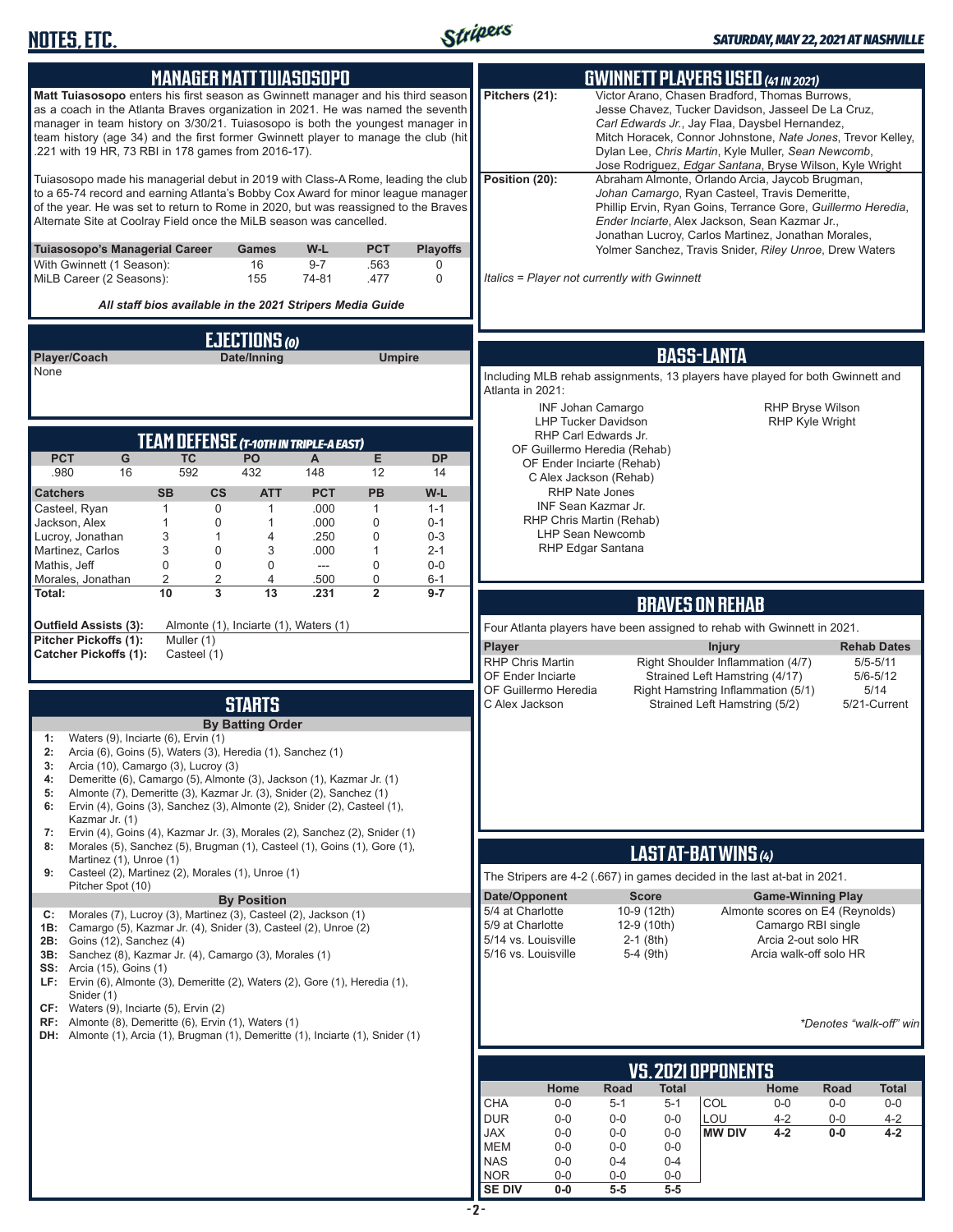## **STARTING PITCHER**



**BIO ON PAGE 63 OF MEDIA GUIDE**

#### *SATURDAY, MAY 22, 2021 AT NASHVILLE*

# **51****CONNOR JOHNSTONE**

**B/T:** R/R **BORN:** 10/4/94 in San Diego, CA (Age 26) - Resides in Atlanta ACQUIRED: Braves' 21st round selection in the 2017 June draft out of **WT:** 195 Wake Forest University (Winston-Salem, NC)

*TONIGHT:* Johnstone makes his fifth Triple-A appearance (3rd start) of the season in game five of this six-game series at Nashville. It is his 17th career appearance (7th start) with Gwinnett dating back to 2018 (5-1, 4.31 ERA, 23 ER in 48.0 IP). He currently ranks among Triple-A East pitching leaders in WHIP (1st, 0.53) and BAA (6th, .156).

*2021 SEASON:* After beginning the year at the Alternate Training Site in April, was part of Gwinnett's Opening Night roster for the second time in his career (also in 2019) ... Made his season debut in relief on 5/4 at Charlotte, pitching 3.0 scoreless, one-hit innings (0 BB, 1 SO, 27 pitches, 18 strikes) ... Allowed just one hit over 5.0 IP for the win in his first start of the year on 5/8 at Charlotte ... Opened the season with 8.0 scoreless innings (2 H, 0 BB, 6 SO) over his first two outings.

*2021 SPRING TRAINING:* As a non-roster invitee, he went 0-1 with a 4.76 ERA (3 ER in 5.2 IP), .273 BAA, 1.24 WHIP, and one save in six relief appearances.

*2020 SEASON:* Despite being selected as a non-roster invitee to Atlanta Braves Spring Training for the first time in his career, he was not included on the Braves' 60 man player pool in June and did not play.

*CAREER HIGHLIGHTS:* **2018:** In his first full season, went 3-3 with a 3.30 ERA, .238 BAA, 1.20 WHIP, and two saves in 30 games (12 starts) between Advanced-A Florida, Double-A Mississippi, and Triple-A Gwinnett ... Went 2-0 with a 4.50 ERA in five games (4 starts) during his Triple-A debut ... **2019:** Went 7-4 with a 4.24 ERA and one save in 35 games (7 starts) between Mississippi and Gwinnett ... Played for Scottsdale of the Arizona Fall League (2-3, 3.27 ERA in 6 starts).

| <b>IOHNSTONE'S OVERALL STATS</b> |                     |         |            |       |           |           |           |            |        |
|----------------------------------|---------------------|---------|------------|-------|-----------|-----------|-----------|------------|--------|
| Year                             | Team                | W-L     | <b>ERA</b> | G/GS  | <b>HR</b> | <b>BB</b> | <b>SO</b> | <b>BAA</b> | WHIP I |
|                                  | 2021 Gwinnett (AAA) | $1 - 1$ | 3.38       | 4/2   |           |           | 10        | .156       | 0.53   |
| MiLB Career:                     |                     | $12-9$  | 3.83       | 72/24 | 18        | 54        | 150       | 261        | 1.27   |
| MLB Career:                      |                     | $0 - 0$ | $-$        | 0/0   |           |           |           | ---        |        |

| JOHNSTONE'S 2021 SPLITS (WITH GWINNETT) |                     |          |                |  |  |  |
|-----------------------------------------|---------------------|----------|----------------|--|--|--|
| Home:                                   | 0-1, 11.25 ERA (1G) | Vs. LHB: | .263 BAA. 1 HR |  |  |  |
| <b>Road:</b>                            | 1-0, 0.00 ERA (3G)  | Vs. RHB: | .077 BAA, 1 HR |  |  |  |

| <b>JOHNSTONE VS. NASHVILLE</b> |     |            |   |    |    |  |    |           |    |  |
|--------------------------------|-----|------------|---|----|----|--|----|-----------|----|--|
|                                | W-L | <b>ERA</b> | G | GS | IP |  | ER | <b>HR</b> | BB |  |
| 2021:                          | 0-0 | 0.00       |   |    |    |  |    |           |    |  |
| Career:                        | 0-0 | 0.00       |   |    |    |  |    |           |    |  |

| <b>JOHNSTONE'S HIGHS &amp; LOWS</b> |                     |                                    |  |  |  |  |  |  |  |  |
|-------------------------------------|---------------------|------------------------------------|--|--|--|--|--|--|--|--|
|                                     | <b>Season</b>       | Career (MiLB and MLB)              |  |  |  |  |  |  |  |  |
| IP:                                 | 5.0 (5/8 $@$ CLT)   | 7.0 (8/17/18, FLA @ LAK)           |  |  |  |  |  |  |  |  |
| so:                                 | $5(5/8)$ $(2)$ CLT) | 6 (3x, last: 8/18/19, MIS vs. PNS) |  |  |  |  |  |  |  |  |
| BB:                                 |                     | 3 (3x, last: 8/18/19, MIS vs. PNS) |  |  |  |  |  |  |  |  |
| lн:                                 | 5 (5/13 vs. LOU)    | 11 (8/13/19, MIS vs. BIR)          |  |  |  |  |  |  |  |  |
| ER:                                 | 5 (5/13 vs. LOU)    | 6 (8/13/19, MIS vs. BIR)           |  |  |  |  |  |  |  |  |
| Low-Hit CG:                         |                     | None                               |  |  |  |  |  |  |  |  |
| Low-ER CG:                          |                     | None                               |  |  |  |  |  |  |  |  |

| <b>IOHNSTONE AT THE PLATE</b> |         |     |          |    |          |          |           |            |           |           |
|-------------------------------|---------|-----|----------|----|----------|----------|-----------|------------|-----------|-----------|
|                               | AVG.    | AB. | R        | н. | 2B       | 3B       | <b>HR</b> | <b>RBI</b> | <b>BB</b> | <b>SO</b> |
| 12021:                        | $- - -$ |     |          |    | $\Omega$ | $\Omega$ |           |            |           |           |
| MiLB Career:                  | .000    | 19  | $\Omega$ |    | 0        | O        |           |            |           |           |

|            | JOHNSTONE'S 2021 STARTS (ALL LEVELS) |               |     |              |              |       |                |                  |                |        |                    |        |                                           |
|------------|--------------------------------------|---------------|-----|--------------|--------------|-------|----------------|------------------|----------------|--------|--------------------|--------|-------------------------------------------|
| Team       | Date/Opp.                            | <b>Result</b> | IP  | H            | $\mathsf{R}$ | ER HR |                |                  | BB SO          | $NP-S$ | Opp. Starter       | Result | <b>Notes</b>                              |
| <b>GWN</b> | 5/8 at CLT                           | W, 1          | 5.0 | $\mathbf{1}$ | 0            | 0     | $\mathbf 0$    | $\mathbf 0$      | 5              | 58-37  | Matt Tomshaw       | W, 7-3 | Faced minimum through 5.0 innings.        |
| <b>GWN</b> | 5/13 vs. LOU                         | L, 1          | 4.0 | 5            | 5            | 5     | $\overline{2}$ | $\boldsymbol{0}$ | $\overline{3}$ | 63-43  | Vladimir Gutierrez | L, 7-8 | First carer Triple-A loss (had been 5-0). |
|            |                                      |               |     |              |              |       |                |                  |                |        |                    |        |                                           |
|            |                                      |               |     |              |              |       |                |                  |                |        |                    |        |                                           |
|            |                                      |               |     |              |              |       |                |                  |                |        |                    |        |                                           |
|            |                                      |               |     |              |              |       |                |                  |                |        |                    |        |                                           |
|            |                                      |               |     |              |              |       |                |                  |                |        |                    |        |                                           |
|            |                                      |               |     |              |              |       |                |                  |                |        |                    |        |                                           |
|            |                                      |               |     |              |              |       |                |                  |                |        |                    |        |                                           |
|            |                                      |               |     |              |              |       |                |                  |                |        |                    |        |                                           |
|            |                                      |               |     |              |              |       |                |                  |                |        |                    |        |                                           |
|            |                                      |               |     |              |              |       |                |                  |                |        |                    |        |                                           |
|            |                                      |               |     |              |              |       |                |                  |                |        |                    |        |                                           |
|            |                                      |               |     |              |              |       |                |                  |                |        |                    |        |                                           |
|            |                                      |               |     |              |              |       |                |                  |                |        |                    |        |                                           |
|            |                                      |               |     |              |              |       |                |                  |                |        |                    |        |                                           |
|            |                                      |               |     |              |              |       |                |                  |                |        |                    |        |                                           |
|            |                                      |               |     |              |              |       |                |                  |                |        |                    |        |                                           |
|            |                                      |               |     |              |              |       |                |                  |                |        |                    |        |                                           |
|            |                                      |               |     |              |              |       |                |                  |                |        |                    |        |                                           |
|            |                                      |               |     |              |              |       |                |                  |                |        |                    |        |                                           |
|            |                                      |               |     |              |              |       |                |                  |                |        |                    |        |                                           |
|            |                                      |               |     |              |              |       |                |                  |                |        |                    |        |                                           |
|            |                                      |               |     |              |              |       |                |                  |                |        |                    |        |                                           |
|            |                                      |               |     |              |              |       |                |                  |                |        |                    |        |                                           |
|            |                                      |               |     |              |              |       |                |                  |                |        |                    |        |                                           |
|            |                                      |               |     |              |              |       |                |                  |                |        |                    |        |                                           |

| <b>STRIPERS STARTING PITCHERS</b> |         |            |    |    |                 |                       |                                                                         |  |  |  |  |
|-----------------------------------|---------|------------|----|----|-----------------|-----------------------|-------------------------------------------------------------------------|--|--|--|--|
| <b>Pitcher</b>                    | W-L     | <b>ERA</b> | GS | QS | <b>Team W-L</b> | <b>Run Support</b>    | <b>Last Gwinnett Start</b>                                              |  |  |  |  |
| Davidson, Tucker                  | $2 - 0$ | 0.64       |    |    | $2 - 0$         | 8.00 RPG (16 Tot.)    | 5/12 vs. LOU (W, 2): 7.0 IP, 4 H, 0 R, 1 BB, 8 SO (97p/67s)             |  |  |  |  |
| De La Cruz, Jasseel               | $0-0$   | 0.00       |    |    | $1 - 1$         | 1.00 RPG (2 Tot.)     | 5/19 at NAS (ND): 4.0 IP, 1 H, 0 R, 0 BB, 5 SO (53p/31s)                |  |  |  |  |
| Johnstone, Connor                 | $1 - 1$ | 5.00       |    |    | $1 - 1$         | 4.50 RPG (9 Tot.)     | 5/13 vs. LOU (L, 1): 4.0 IP, 5 H, 5 R, 5 ER, 0 BB, 3 SO, 2 HR (63p/43s) |  |  |  |  |
| Muller, Kyle                      | $0 - 1$ | 7.63       |    |    | $3 - 1$         | 2.75 RPG (11 Tot.)    | 5/21 at NAS (L, 1): 4.1 IP, 4 H, 3 R, 3 ER, 4 BB, 5 SO, 1 HR (92p/55s)  |  |  |  |  |
| Rodriguez, Jose                   | $0 - 0$ | 0.00       |    |    | $0 - 1$         | $0.00$ RPG $(0$ Tot.) | 5/20 at NAS (ND): 3.0 IP, 2 H, 0 R, 3 BB, 6 SO (56p/36s)                |  |  |  |  |
| Wilson, Bryse                     | 1-0     | 3.27       |    |    | $2 - 0$         | 3.00 RPG (6 Tot.)     | 5/16 vs. LOU (ND): 6.0 IP, 10 H, 4 R, 4 ER, 0 BB, 3 SO, 2 HR (93p/63s)  |  |  |  |  |
| Wright, Kyle                      | $0 - 2$ | 6.75       |    |    | $0 - 3$         | 2.33 RPG (7 Tot.)     | 5/18 at NAS (ND): 4.2 IP, 7 H, 5 R, 5 ER, 2 BB, 4 SO, 1 HR (93p/53s)    |  |  |  |  |
| Total:                            | 4-4     | 4.14       | 16 |    | $9 - 7$         | 3.19 RPG (51 Tot.)    |                                                                         |  |  |  |  |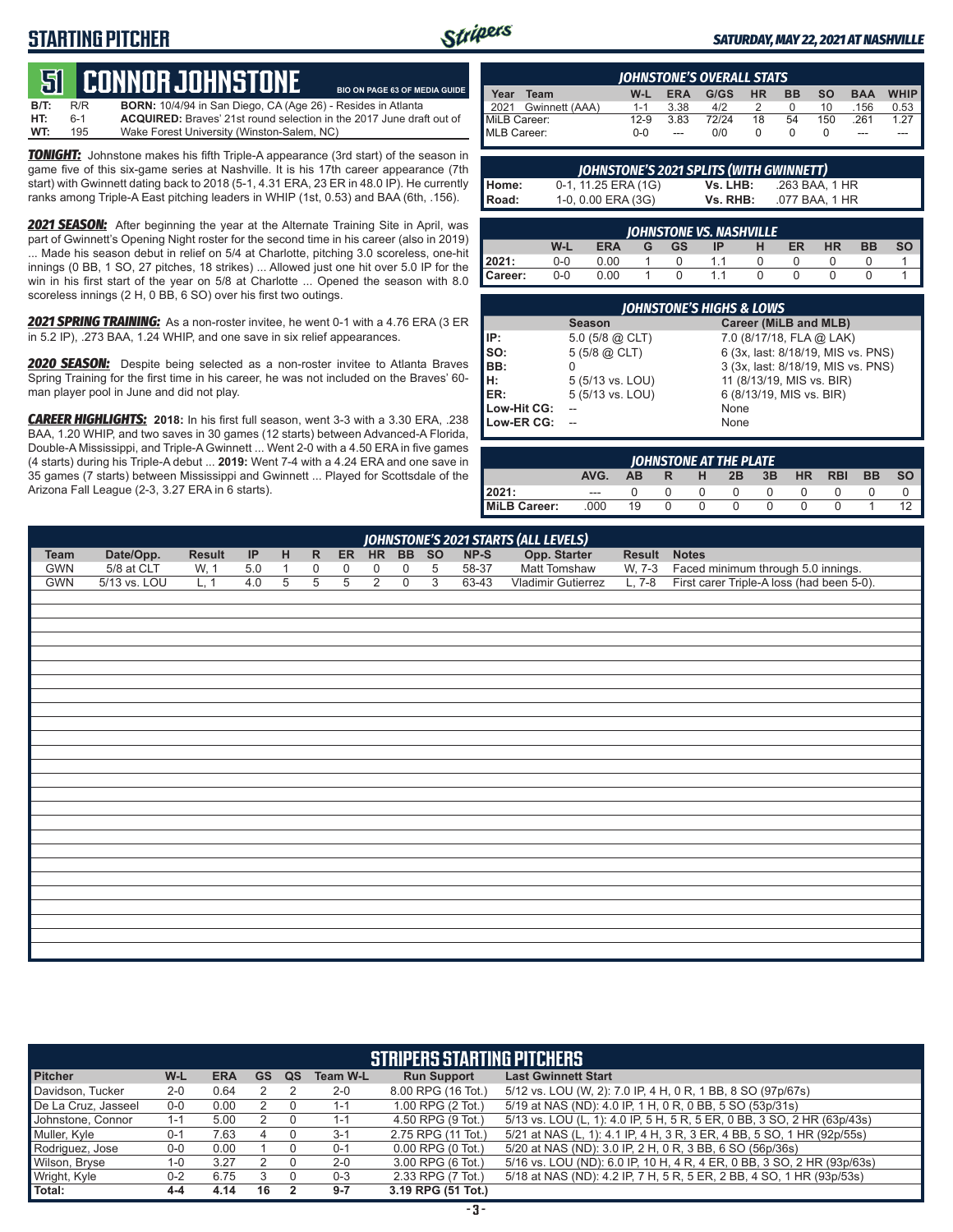

| <b>RELIEF SUMMARY (CURRENT STRIPERS ONLY)</b> |         |                 |   |           |            |               |              |                                                                    |                         |  |  |
|-----------------------------------------------|---------|-----------------|---|-----------|------------|---------------|--------------|--------------------------------------------------------------------|-------------------------|--|--|
| <b>Pitcher</b>                                | $W-L$   | <b>ERA</b>      | G | <b>GF</b> | <b>HLD</b> | <b>SV/OPP</b> | <b>IR/RS</b> | <b>Last Gwinnett Relief Outing</b>                                 | <b>Scoreless Streak</b> |  |  |
| Arano, Victor                                 | $0 - 1$ | 6.75            | 5 |           | 0          | 1/3           | 0/0          | 5/19 at NAS (L): 0.0 IP, 3 H, 3 R, 2 ER, 0 BB, 0 SO (8p/6s)        | 0G                      |  |  |
| Biddle, Jesse (L)                             | $0 - 0$ | $\sim$ , $\sim$ |   |           | $\Omega$   | 0/0           | 0/0          | $- - -$                                                            |                         |  |  |
| Bradford, Chasen                              | $1 - 0$ | 1.23            | 5 |           |            | 0/0           | 2/2          | 5/19 at NAS: 2.0 IP, 0 H, 0 R, 1 BB, 1 SO (24p/15s)                | 4G (7.0 IP)             |  |  |
| Burrows, Thomas (L)                           | $0 - 0$ | 2.16            | 5 |           | $\Omega$   | 0/0           | 3/0          | 5/20 at NAS: 3.0 IP, 2 H, 1 R, 1 ER, 0 BB, 6 SO (44p/32s)          | 0G                      |  |  |
| Chavez, Jesse                                 | $0 - 0$ | 2.57            | 5 |           |            | 0/0           | 0/0          | 5/21 at NAS: 1.0 IP, 0 H, 0 R, 2 BB, 2 SO (21p/9s)                 | 2G (2.0 IP)             |  |  |
| De La Cruz. Jasseel                           | $0-0$   | 5.40            | 2 |           | $\Omega$   | 0/0           | 0/0          | 5/11 vs. LOU: 1.0 IP, 0 H, 0 R, 0 BB, 1 SO (9p/7s)                 | 1G (1.0 IP)             |  |  |
| Flaa, Jay                                     | $0 - 0$ | 0.00            | 3 |           | 0          | 0/0           | 0/0          | 5/21 at NAS: 1.0 IP, 0 H, 0 R, 0 BB, 2 SO (12p/8s)                 | 3G (2.2 IP)             |  |  |
| Greene, Shane                                 | $0 - 0$ | $-1 - 1$        |   |           | $\Omega$   | 0/0           | 0/0          | $- - -$                                                            |                         |  |  |
| Hernandez, Daysbel                            | $0 - 1$ | 9.64            | 5 |           |            | 0/1           | 3/0          | 5/21 at NAS: 1.2 IP, 1 H, 0 R, 0 BB, 1 SO (24p/15s)                | 1G (1.2 IP)             |  |  |
| Horacek, Mitch (L)                            | $1 - 1$ | 6.75            | 5 |           | 0          | 0/0           | 0/0          | 5/20 at NAS: L, 2.0 IP, 2 H, 2 R, 2 ER, 1 BB, 1 SO, 1 HR (29p/20s) | 0G                      |  |  |
| Johnstone, Connor                             | $0 - 0$ | 0.00            |   | $\Omega$  | $\Omega$   | 0/0           | 5/3          | 5/18 at NAS: 1.1 IP, 0 H, 0 R, 0 BB, 1 SO (14p/11s)                | 2G (4.1 IP)             |  |  |
| Kelley, Trevor                                | $0 - 0$ | 0.00            | 3 |           | $\Omega$   | 0/1           | 1/1          | 5/19 at NAS: 1.1 IP, 3 H, 0 R, 0 BB, 1 SO (22p/14s)                | 3G (3.1 IP)             |  |  |
| Lee, Dylan (L)                                | $1 - 0$ | 2.35            |   |           |            | 0/0           | 0/0          | 5/19 at NAS: 1.2 IP, 3 H, 2 R, 2 ER, 0 BB, 3 SO (36p/26s)          | 0G                      |  |  |
| Rodriguez, Jose                               | $0 - 0$ | 2.25            |   |           | $\Omega$   | 0/0           | 0/0          | 5/14 vs. LOU: 4.0 IP, 1 H, 1 R, 1 ER, 1 BB, 3 SO, 1 HR (46p/30s)   | 0G                      |  |  |
| Webb, Jacob                                   | $0 - 0$ | $ -$            |   |           | 0          | 0/0           | 0/0          | ---                                                                |                         |  |  |

#### **VICTOR ARANO - RHP - #54**

- **• 2021 with GWN:** Locked down first save on 5/14 vs. LOU (1.0 IP, 1 H).
- **• 2021 with Atlanta:** Recalled on 5/8, but did not pitch ... Optioned on 5/10.
- **• Spring Training:** 0-1, 34.71 ERA, .538 BAA, 1 SV in 3G with Atlanta.
- **• 2020:** Was a member of Philadelphia's 60-man player pool, but spent the entire year at the Alternate Site in Lehigh Valley ... DFA'd by the Phillies on 1/18.
- **• 2019:** Limited to just 6G with Triple-A Lehigh Valley (2-0, 0.00 ERA in 3G) and Philadelphia (1-0, 3.86 ERA in 3G) ... Was on injured list from 4/20-end of season (right elbow inflammation).
- **• Acquired:** Claimed off waivers from Philadelphia (1/22/21) ... Originally signed by the Los Angeles Dodgers as a non-drafted free agent (4/4/13).
- **• MLB Career:** 3-2, 2.65 ERA, .224 BAA, 3 SV in 73G with Philadelphia (2017-19).

### **JESSE BIDDLE - LHP - #48**

- **• 2021 with ATL:** Had his contract selected on 4/17, pitched in 8G with the Braves (0-0, 8.44 ERA, 10 ER in 10.2 IP) ... DFA'd on 5/17, outrighted to Gwinnett on 5/19.
- **• Spring Training:** 0-0, 3.00 ERA, .257 BAA, 2 SV in 9G with Cincinnati ... Released on 3/26 after re-signing as MiLB FA on 12/11/20.
- **• 2020:** Opened the year at Cincinnati's Alternate Training Site ... Contract selected on 8/25 (0-0, 0.00 ERA, 0 ER in 0.2 IP in 1G) ... Placed on 10-day injured list on 8/29 (left shoulder impingement) and missed the remainder of the year.
- **• Acquired:** MiLB FA (4/2/21) ... Originally Philadelphia's 1st-round pick (27th overall) in 2010 out of Germantown Friends High School (Philadelphia, PA).
- **• MLB Career:** 6-2, 5.07 ERA, .261 BAA, 1 SV in 99G with ATL (2018-19, 2021), SEA (2019), TEX (2019), CIN (2020).

#### **CHASEN BRADFORD - RHP - #28**

- **• 2021 with GWN:** Is 1-0 with a 0.00 ERA (0 R in 7.0 IP, 1 H, 1 BB, 5 SO) in last 4G. **• Spring Training:** Did not pitch in Atlanta's MLB camp.
- **• 2020:** Re-signed by Seattle to an MiLB deal on 1/15, but was not included on the Mariners' 60-man player pool ... Did not play.
- **• 2019:** Split time between Seattle (0-0, 4.86 ERA, 1 SV in 12G) and Triple-A Tacoma (0-0, 6.75 ERA, 1 SV in 5G).
- **• Acquired:** MiLB FA (3/15/21) ... Originally the New York Mets' 35th round pick in 2011 out of the University of Central Florida.
- **• MLB Career:** 7-0, 3.89 ERA, .253 BAA, 1 SV in 86G with NYM, SEA (2017-19).

### **THOMAS BURROWS - LHP - #49**

- **• MLB.com Prospect Rankings:** #22 (Braves Top 30).
- **• Spring Training:** 0-1, 6.75 ERA, .222 BAA, 0 SV in 4G with Atlanta.
- **• 2020:** Was an NRI to Spring Training, but not included on 60-man player pool. **• 2019:** Went 2-4 with a 4.42 ERA, .221 BAA, and 7 saves (7-for-9) in 43G between Double-A Mississippi and Gwinnett ... Stranded 16 of 17 inherited runners with the
- Stripers (94.1%) ... Won Atlanta's Bill Lucas Award for community service. **• Acquired:** Via trade with Seattle (1/11/17) ... Originally the Mariners' 4th-round pick in 2016 out of the University of Alabama.

#### **JESSE CHAVEZ - RHP - #40**

- **• Spring Training:** 0-0, 14.54 ERA, .429 BAA, 0 SV in 5G with the Los Angeles Angels ... Released on 3/25.
- **• 2020:** Logged 18G with Texas, going 0-0 with a 6.88 ERA and .303 BAA.
- **• 2019:** In 48G (9 starts) with Texas, went 3-5 with a 4.85 ERA, .267 BAA, and 1 save.
- **• Acquired:** MiLB FA (4/17/21) ... Originally Texas's 42nd round pick in 2002 out of Riverside Community College (Riverside, CA).
- **• MLB Career:** 41-58, 4.52 ERA, .266 BAA, 8 SV in 481G with PIT, ATL, KC, TOR, OAK, LAD, LAA, TEX, CHC (2008-20) ... Made his lone MLB Postseason appearance with the Cubs in 2018 NL Wild Card Game (1.0 IP, 1 H, 0 R, 0 SO).

### **JAY FLAA - RHP - #45**

- **• 2021 with BAL:** Contract selected by Baltimore on 4/26 and made his MLB debut on 4/27 vs. the NY Yankees (1.1 IP, 2 BB, 1 SO, struck out Aaron Judge) ... Optioned on 4/28, appeared in 1G with Triple-A Norfolk (0-0, 16.20) ... DFA'd on 5/8.
- **• Spring Training:** 0-0, 3.38 ERA, .200 BAA, 0 SV in 3G with Baltimore.
- **• 2020:** Was not on Baltimore's 60-man player pool, did not play.
- **• 2019:** Went 2-5 with a 4.69 ERA, .256 BAA, and 5 SV in 40G (3 starts) between Double-A Bowie and Norfolk (2-3, 5.24 ERA, 4 SV in 29G during Triple-A debut).
- **• Acquired:** Claimed off waivers from Baltimore (5/11/21) ... Originally the Orioles' 6th-round pick in 2015 out of North Dakota State University (Fargo, ND).
- **• MLB Career:** 0-0, 0.00 ERA, .000 BAA, 0 SV in 1G with Baltimore (2021).

### **SHANE GREENE - RHP - #19:**

- **• 2021:** Reinstated from Gwinnett's Development List on 5/22.
- **• Spring Training:** Was a free agent and did not pitch for a club
- **• 2020:** In 28G with Atlanta, went 1-0 with a 2.60 ERA, .229 BAA, and 9 holds ... In 6G during the Postseason, went 0-0 with a 1.50 ERA, .261 BAA, and 2 holds.
- **• 2019:** Opened the year with Detroit (0-2, 1.18 ERA, 22 SV in 38G) and was an AL All-Star ... Traded to Atlanta in exchange for LHP Joey Wentz and OF Travis Demeritte on 7/31 ... In 27G with the Braves, went 0-1 with a 4.01 ERA and 1 SV.
- **• Acquired:** Signed to a MLB deal on 5/9/21 ... Originally the NY Yankees' 15th-round pick in 2009 out of Daytona Beach Community Colllege (FL).
- **• MLB Career:** 23-28, 4.38 ERA, .253 BAA, 66 SV in 313G with NYY, DET, ATL (2014- 20) ... In 8G with ATL during the 2019-20 Postseasons, went 0-0 with a 2.08 ERA.

#### **DAYSBEL HERNANDEZ - RHP - #36**

- **• MLB.com Prospect Ranks:** #17 (Braves Top 30).
- **• Spring Training:** 0-0, 9.00 ERA, .353 BAA, 0 SV in 6G with Atlanta.
- **• 2020:** Was not on the Braves' 60-man player pool ... Participated in Atlanta's Instructional League at Coolray Field in October.
- **• 2019:** Spent the entire season with Advanced-A Florida, going 5-2 with a 1.71 ERA, .184 BAA, and 7 SV (7-for-10) in 35G ... Named an MiLB.com Braves Org. All-Star.
- **• Acquired:** NDFA (9/13/17) out of Sandino, Cuba.

## **MITCH HORACEK - LHP - #59**

- **• Spring Training:** Did not pitch in Atlanta's MLB camp.
- **• 2020:** Signed with Minnesota, but was not on the Twins' 60-man player pool.
- **• 2019:** Pitched for both Double-A Hartford (4-0, 2.48 ERA in 34G) and Triple-A Albuquerque (1-1, 18.75 ERA in 12G) in the Colorado Rockies organization.
- **• Acquired:** MiLB FA (3/25/21) ... Originally Baltimore's 9th-round pick in 2013 out of Dartmouth College (Hanover, NH).

### **TREVOR KELLEY - RHP - #43**

- **• Spring Training:** Did not pitch in Chicago Cubs' MLB camp ... Released on 4/23. **• 2020:** Pitched in 4G with Philadelphia, going 0-0 with a 10.80 ERA ... Outrighted on
- 8/14 and spent the rest of the season at the Phillies Alternate Site. **• 2019:** In 52G with Triple-A Pawtucket, went 5-5 with a 1.79 ERA, .216 BAA, and
- 12 SV ... Was an International League Midseason and Postseason All-Star and a *Baseball America* Triple-A All-Star ... Led IL in appearances and was T-1st in saves ... Made MLB debut on 7/2 at Toronto and logged 10G with Boston (0-3, 8.64 ERA).
- **• Acquired:** MiLB FA (4/28/21) ... Originally Boston's 36th-round pick in 2015 out of the University of North Carolina at Chapel Hill.
- **• MLB Career:** 0-3, 9.26 ERA, .347 BAA, 0 SV in 14G with BOS (2019), PHI (2020).

| <b>STRIPERS PITCHING BREAKDOWN</b> |         |            |       |          |      |           |           |           |                         |  |  |
|------------------------------------|---------|------------|-------|----------|------|-----------|-----------|-----------|-------------------------|--|--|
|                                    | W-L     | <b>ERA</b> | IP    | R        | ER   | <b>HR</b> | <b>BB</b> | <b>SO</b> | <b>BAA</b>              |  |  |
| <b>Starters:</b>                   | $4 - 4$ | 4.14       | 74.0  | 37       | 34   | 11        | 28        | 82        | .251                    |  |  |
| <b>Relievers:</b>                  | $5 - 3$ | 3.47       | 70.0  | 32       | - 27 |           | $-22$     | 85        | .203                    |  |  |
| Total:                             | $9 - 7$ | 3.81       | 144.0 | 69       | 61   | 18        | 50        | 167       | .229                    |  |  |
| <b>Saves/Opp: 1/6 (16.7%)</b>      |         |            |       | Holds: 4 |      |           |           |           | IR/Scored: 14/6 (30.0%) |  |  |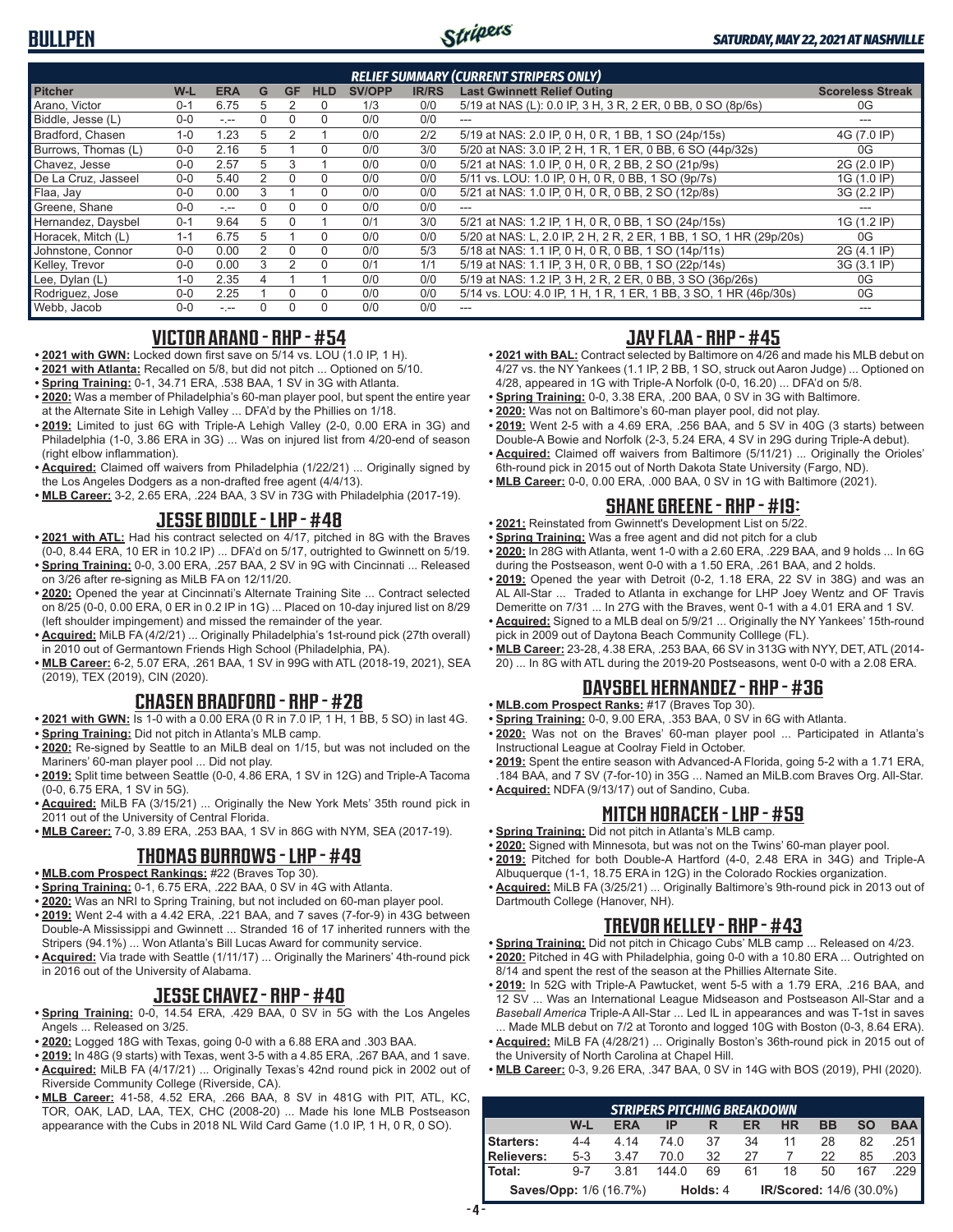#### **DYLAN LEE - LHP - #58**

- **• 2021 with GWN:** Earned the win in his Stripers' debut on 5/4 at Charlotte (2.0 IP, 1 H, 1 R, 0 ER, 0 BB, 3 SO in 10-9 win in 12 innings).
- **• Spring Training:** 0-0, 0.00 ERA, 0 SV in 2G with Miami ... Released on 3/29.
- **• 2020:** Was a non-roster invite to Marlins Spring Training, but was not on Miami's 60-man player pool ... Did not play.
- **• 2019:** Logged 45G between Double-A Jacksonville (0-3, 1.91 ERA, .176 BAA, 13 SV in 32G) and Triple-A New Orleans (1-3, 4.71 ERA, .329 BAA, 0 SV in 13G).
- **• Acquired:** MiLB FA (4/15/21) ... Originally Miami's 10th-round pick in 2016 out of Cal State Fresno (Fresno, CA).

#### **JACOB WEBB - RHP - #--**

- **• 2021 with ATL:** Recalled twice from Alternate Training Site, on 4/7 and 4/10 ... In 16G with the Braves, is 1-2 with a 5.63 ERA (10 ER in 16.0 IP) and a .338 BAA ... Optioned to Gwinnett on 5/21.
- **• Spring Training:** 1-0, 2.57 ERA, .222 BAA, 2 HLD in 7G with Atlanta ... Optioned to the Alternate Training Site in Gwinnett on 3/25.
- **• 2020:** Assigned to the Alternate Training Site on 7/19, but missed over a month with a right shoulder strain (placed on 60-day injured list on 7/20) ... Activated on 9/8 and went 0-0 with a 0.00 ERA (0 ER in 10.0 IP) and .200 BAA in 8G ... Made his MLB Postseason debut, going 0-0 with a 9.00 ERA (3 ER in 3.0 IP) in 3G.
- **• 2019:** Made his MLB debut with Atlanta, going 4-0 with a 1.39 ERA (5 ER in 32.1 IP), .205 BAA, 9 holds, and 2 saves (2-for-4) in 36G ... Also logged 10G with Gwinnett (0-1, 6.97 ERA, .225 BAA, 1 SV).
- **• Acquired:** Braves' 18th-round pick in 2014 out of Tabor College (Hillsboro, KS).
- **• MLB Career:** 5-2, 2.31 ERA, .247 BAA, 2 SV in 60G with Atlanta (2019-21).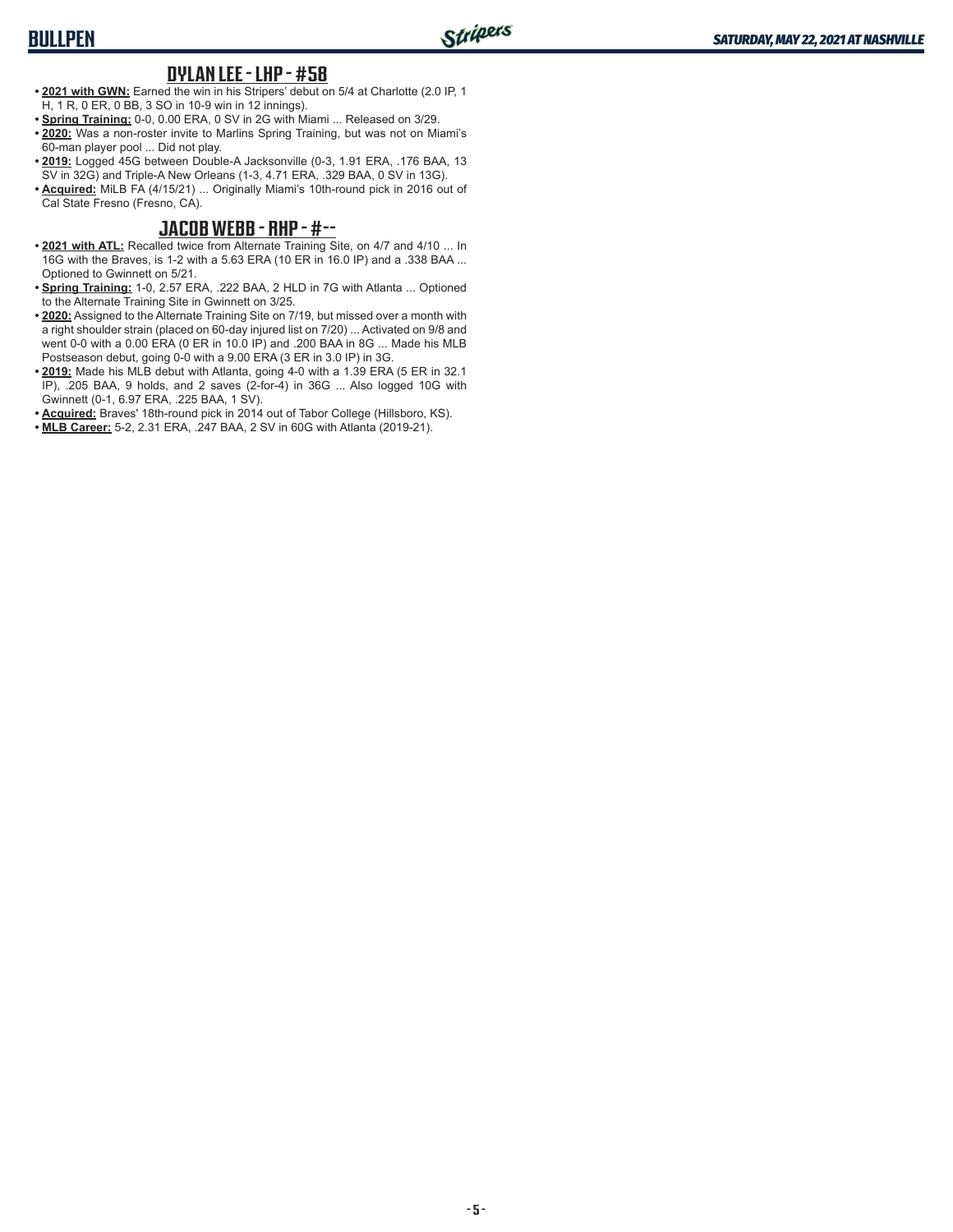| <b>OFFENSE</b> |                                                                                         |  | Stripers |  |  |  |  |  | <b>SATURDAY, MAY 22, 2021 AT NASHVILLE</b> |
|----------------|-----------------------------------------------------------------------------------------|--|----------|--|--|--|--|--|--------------------------------------------|
| TOTAL:         | 258, 25 HR, 821 OPS RISP: 287, 4 HR, 811 OPS RUNS/INNING: 1 2 3 4 5 6 7 8 9 X TOT       |  |          |  |  |  |  |  |                                            |
| Vs. LHP:       | 280, 12 HR, 845 OPS RISP/20: 220, 1 HR, 619 OPS Stripers: 14 8 6 8 9 12 18 12 8         |  |          |  |  |  |  |  | 103                                        |
|                | Vs. RHP: 257, 13 HR, 807 OPS LOADED: 217, 1 HR, 675 OPS Opponents: 10 5 8 11 5 2 10 9 4 |  |          |  |  |  |  |  |                                            |

| <b>HOME RUNS</b><br><b>MULTI-GAMES</b> |                |    |                |           |                |                |               |          |                                                   |                |                |             |
|----------------------------------------|----------------|----|----------------|-----------|----------------|----------------|---------------|----------|---------------------------------------------------|----------------|----------------|-------------|
| Player                                 | 1R             | 2R | 3R             | <b>GS</b> | Tot.           |                | Off LH Off RH | Team W-L | <b>Last HR with Gwinnett</b>                      | Hit            | <b>RBI</b>     | <b>HR</b>   |
| Almonte                                | $\Omega$       | 0  | 0              |           |                | 0              |               | $1 - 0$  | 5/7/21 at CLT, GS (RH Felix Paulino)              | 4              | 3              | $\Omega$    |
| Arcia                                  | 6              |    | 0              | 0         | $\overline{ }$ | 4              | 3             | $4 - 1$  | 5/16/21 vs. LOU, 1R/Walk-Off (RH Shane Carle)     | $\overline{7}$ | 3              | 1           |
| Brugman                                | $\Omega$       | 0  | 0              | 0         | 0              | 0              | $\Omega$      | $0 - 0$  |                                                   | 0              | 0              | $\mathbf 0$ |
| Camargo                                | $\overline{2}$ | U  |                | 0         | 3              | 3              | $\Omega$      | $1 - 1$  | 5/8/21 at CLT, 1R (LH Nik Turley), 2nd of GM      | $\overline{2}$ | $\overline{2}$ |             |
| Casteel                                | $\Omega$       |    | 0              | 0         |                | $\Omega$       |               | $1 - 0$  | 5/16/21 vs. LOU, 2R (RH Ashton Goudeau)           | 3              | $\overline{2}$ | $\Omega$    |
| Demeritte                              | 3              | 2  | 0              | 0         | 5              | 3              | 2             | $4 - 1$  | 5/20/21 at NAS, 1R (LH Blaine Hardy)              | 4              | $\overline{2}$ | $\Omega$    |
| Ervin                                  | U              | U  | 0              | 0         | O              | 0              | $\Omega$      | $0 - 0$  |                                                   | $\overline{2}$ |                | $\Omega$    |
| Goins                                  |                | U  | 0              | 0         |                |                | $\Omega$      | $1 - 0$  | 5/4/21 at CLT, 1R (LH Kyle Kubat)                 | 5              | $\overline{2}$ | $\Omega$    |
| Gore                                   | $\Omega$       | ∩  | 0              | 0         | 0              | $\Omega$       | $\Omega$      | $0-0$    |                                                   |                | $\Omega$       | $\Omega$    |
| Heredia                                | $\Omega$       |    | 0              | 0         | 0              | $\Omega$       | $\Omega$      | $0 - 0$  | ---                                               | 0              | $\mathbf 0$    | $\Omega$    |
| Inciarte                               | $\Omega$       |    | 0              | 0         | 0              | $\Omega$       | $\Omega$      | $0 - 0$  |                                                   | $\Omega$       | $\mathbf 0$    | $\Omega$    |
| Jackson                                | $\Omega$       |    | 0              | 0         | N              | $\Omega$       | $\Omega$      | $0 - 0$  | 8/28/19 vs. NOR, 3R (RH Branden Kline), 2nd of GM | $\Omega$       | $\mathbf 0$    | $\Omega$    |
| Kazmar Jr.                             |                |    | 0              | 0         | 2              | 0              | 2             | $0 - 2$  | 5/18/21 at NAS, 1R (RH Patrick Weigel)            | $\overline{2}$ | 2              | $\Omega$    |
| Lucroy                                 | $\Omega$       |    | 0              | 0         | 0              | $\Omega$       | $\Omega$      | $0 - 0$  |                                                   | 0              | $\Omega$       | $\Omega$    |
| Martinez                               | $\Omega$       |    | 0              | 0         | 0              | $\Omega$       | $\Omega$      | $0 - 0$  | ---                                               | $\overline{2}$ |                | $\Omega$    |
| Mathis                                 | $\Omega$       |    | 0              | 0         | 0              | $\Omega$       | $\Omega$      | $0-0$    | ---                                               | $\Omega$       | $\Omega$       | $\Omega$    |
| Morales                                | $\Omega$       |    |                | $\Omega$  |                | $\Omega$       |               | $1 - 0$  | 5/7/21 at CLT, 3R (RH Joe De Carlo)               |                |                | $\Omega$    |
| Sanchez                                | $\Omega$       |    | 0              | 0         | N              | $\Omega$       | $\Omega$      | $0 - 0$  |                                                   | $\overline{2}$ |                | $\Omega$    |
| Snider                                 |                | 0  | 0              | 0         |                | $\Omega$       |               | $1 - 0$  | 5/7/21 at CLT, 1R (RH Felix Paulino)              | 0              | $\Omega$       | $\Omega$    |
| Unroe                                  | $\Omega$       |    | 0              | 0         | O              | $\Omega$       | $\Omega$      | $0 - 0$  | 7/19/19 vs. ROC, 1R (RH Drew Hutchison)           | 0              | $\mathbf 0$    | $\Omega$    |
| Waters                                 | 2              |    | 0              | 0         | 3              | $\overline{2}$ |               | $0 - 2$  | 5/19/21 at NAS. 1R/Leadoff (LH Wade LeBlanc)      | 4              | 2              | ٠           |
| Total:                                 | 16             | 6  | $\overline{2}$ |           | 25             |                |               |          |                                                   |                |                |             |

| <b>HOME RUN VARIANTS</b>                                  |                |       |           | <b>PINCH HITTERS</b> |                                        |          |           |             |
|-----------------------------------------------------------|----------------|-------|-----------|----------------------|----------------------------------------|----------|-----------|-------------|
| Back-to-Back Homers (1x):                                 | Player         | AVG.  | <b>AB</b> | н                    | 2B                                     | 3B       | <b>HR</b> | <b>RBI</b>  |
| Almonte (GS) / Snider, 5/7 at CLT (1st Inning)            | Almonte        | 1.000 |           |                      |                                        | $\Omega$ | 0         | 2           |
|                                                           | Casteel        | .000  | 3         |                      |                                        | $\Omega$ | 0         | $\mathbf 0$ |
| Back-to-Back-to-Back Homers (1x):                         | Demeritte      | .667  | 4         |                      |                                        | $\Omega$ |           |             |
| Arcia (2R) / Camargo / Demeritte, 5/8 at CLT (6th Inning) | Ervin          | .500  | 2         |                      |                                        | $\Omega$ | 0         |             |
| Pinch Hit Homers (1x):                                    | Gore           | .500  | 2         |                      |                                        | $\Omega$ | 0         | $\mathbf 0$ |
| Demeritte, 5/12 vs. LOU (7th Inning)                      | Lucrov         | .000  |           |                      |                                        | $\Omega$ | 0         | $\mathbf 0$ |
|                                                           | <b>Morales</b> | .000  |           |                      |                                        | $\Omega$ | 0         | 0           |
| Leadoff (Game) Homers (1x):                               | Sanchez        | .000  |           |                      |                                        | $\Omega$ | 0         | $\mathbf 0$ |
| Waters, $5/19$ @ NAS                                      | Snider         | .000  | 4         |                      |                                        | $\Omega$ | 0         | $\Omega$    |
| Walk-Off Homers (1x):                                     | Unroe          | .000  | 4         |                      |                                        |          | 0         | $\mathbf 0$ |
| Arcia (Solo), 5/16 vs. LOU (9th Inning)                   | Totals:        | .217  | 23        | 5                    |                                        | 0        |           | 4           |
| HITTING STREAKS (10-PLUS GAMES)                           |                |       |           |                      | <b>ON-BASE STREAKS (20-PLUS GAMES)</b> |          |           |             |

|               |                | <b>HITTING STREAKS (10-PLUS GAMES)</b>                      |                 | <b>ON-BASE STREAKS (20-PLUS GAMES)</b> |              |
|---------------|----------------|-------------------------------------------------------------|-----------------|----------------------------------------|--------------|
| <b>Player</b> | Length/Dates   | Stats                                                       | <b>I</b> Plaver | Length/Dates                           | <b>Stats</b> |
| Arcia         | 13G (5/4-5/18) | .393 (22-56), 4 2B, 7 HR, 17 R, 12 RBI, 2 SB $\blacksquare$ |                 |                                        |              |

| <b>BATTER'S BOX (CURRENT STRIPERS ONLY)</b> |                                     |                    |                          |                                         |  |  |  |  |  |  |  |
|---------------------------------------------|-------------------------------------|--------------------|--------------------------|-----------------------------------------|--|--|--|--|--|--|--|
| <b>Player</b>                               | <b>Season with GWN</b>              | <b>5/21 at NAS</b> | <b>Active Hit Streak</b> | <b>Road Trip</b>                        |  |  |  |  |  |  |  |
| Almonte, Abraham                            | .366, 1 HR, 13 RBI, 3 SB, 1.048 OPS | 0-1, R, 3 BB       | -1G                      | $.333(3-9)$ , 2B, R, 2 RBI              |  |  |  |  |  |  |  |
| Arcia, Orlando                              | .348, 7 HR, 12 RBI, 2 SB, 1.128 OPS | $1-5$ , SB         | 2G (Since 5/20)          | .235 (4-17), 2B, 2R, 2SB                |  |  |  |  |  |  |  |
| Brugman, Jaycob (IL)                        | .000, 0 HR, 0 RBI, 0 SB, .000 OPS   | <b>DNP</b>         | $-1G$                    |                                         |  |  |  |  |  |  |  |
| Camargo, Johan                              | .345, 3 HR, 8 RBI, 0 SB, 1.215 OPS  | $1-3.$ BB          | 8G (Since 5/4)           | $.333(1-3)$                             |  |  |  |  |  |  |  |
| Casteel, Ryan                               | .381, 1 HR, 7 RBI, 0 SB, 1.099 OPS  | <b>DNP</b>         | -1G                      | .400 (2-5), R, RBI                      |  |  |  |  |  |  |  |
| Demeritte, Travis                           | .333, 5 HR, 11 RBI, 1 SB, 1.261 OPS | $0-2, 2BB$         | -1G                      | .250 (2-8), HR, R, RBI                  |  |  |  |  |  |  |  |
| Ervin, Phillip                              | .222, 0 HR, 4 RBI, 2 SB, .641 OPS   | <b>DNP</b>         | -2G                      | .182 (2-11), 2B, R, SB                  |  |  |  |  |  |  |  |
| Goins, Ryan                                 | .260. 1 HR. 8 RBI. 0 SB. .759 OPS   | $0-0$              | -1G                      | .273 (3-11), 3B, R, RBI                 |  |  |  |  |  |  |  |
| Gore, Terrance                              | .286, 0 HR, 0 RBI, 3 SB, .661 OPS   | <b>DNP</b>         | $-2G$                    | $.000(0-0), 2SB$                        |  |  |  |  |  |  |  |
| Jackson, Alex                               | .000, 0 HR, 0 RBI, 0 SB, .000 OPS   | $0 - 2$            | -1G                      | $.000(0-2)$                             |  |  |  |  |  |  |  |
| Kazmar Jr., Sean                            | .276, 2 HR, 7 RBI, 0 SB, .860 OPS   | 1-4, R, RBI        | 1G (Since 5/21)          | .214 (3-14), HR, 2 R, 3 RBI             |  |  |  |  |  |  |  |
| Lucroy, Jonathan                            | .083. 0 HR. 1 RBI. 0 SB. .298 OPS   | $0 - 1$            | -3G                      | $.083$ (1-12), R, RBI                   |  |  |  |  |  |  |  |
| Mathis, Jeff                                | ---                                 | <b>DNP</b>         | ---                      | ---                                     |  |  |  |  |  |  |  |
| Morales, Jonathan                           | .125, 1 HR, 5 RBI, 0 SB, .375 OPS   | $0 - 2$            | -2G                      | $.000(0-7)$                             |  |  |  |  |  |  |  |
| Sanchez, Yolmer                             | .160, 0 HR, 4 RBI, 0 SB, .462 OPS   | $0 - 4$            | -4G                      | $.000(0-6)$                             |  |  |  |  |  |  |  |
| Snider, Travis                              | .176, 1 HR, 2 RBI, 0 SB, .893 OPS   | PH, 0-1            | -1G                      | $.167(1-6)$                             |  |  |  |  |  |  |  |
| Waters, Drew                                | .288, 3 HR, 7 RBI, 5 SB, .932 OPS   | 0-2, BB, 2 HBP     | $-2G$                    | .438 (7-16), 2B, 3 HR, 5 R, 5 RBI, 2 SB |  |  |  |  |  |  |  |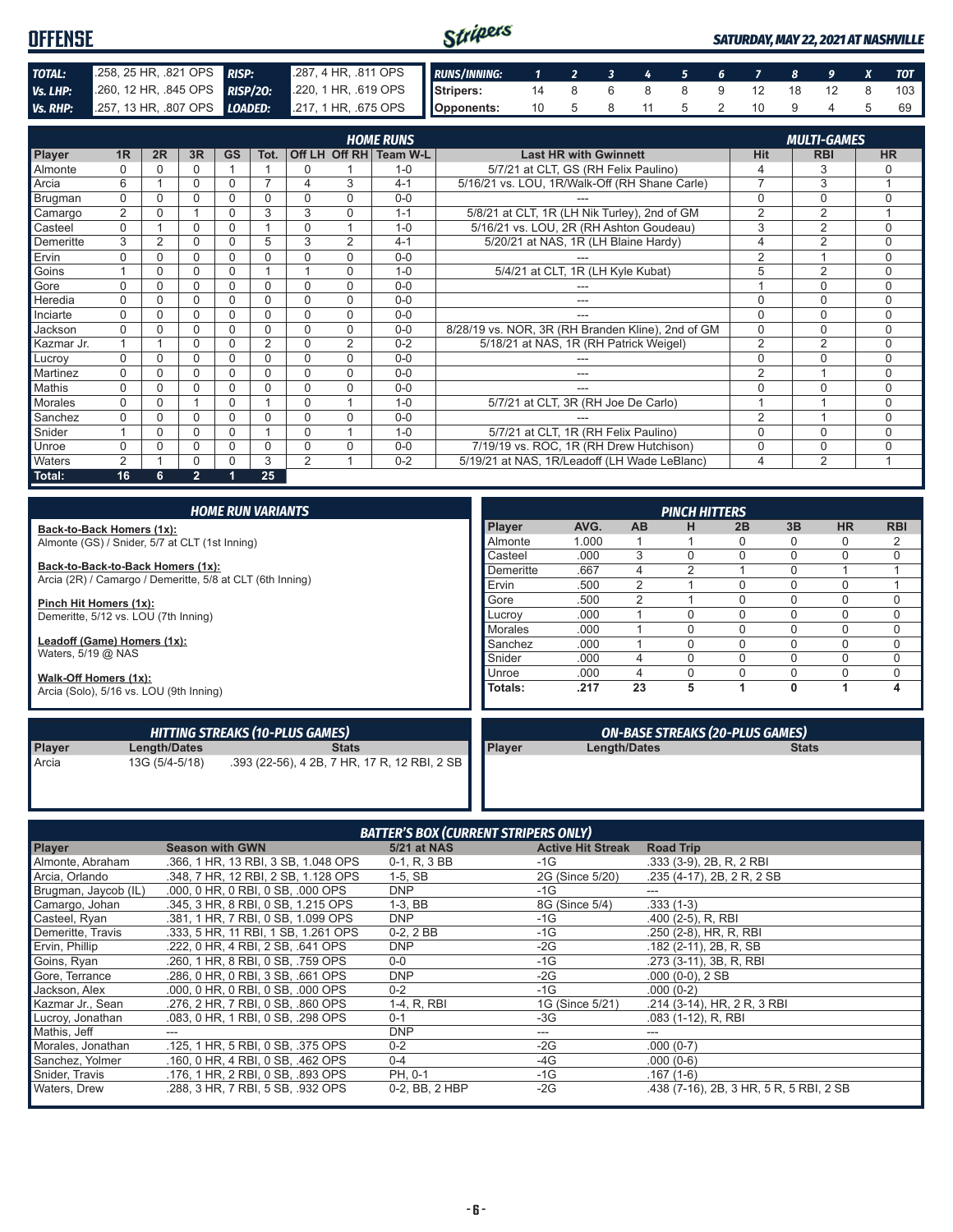## **ABRAHAM ALMONTE - OF - #7**

**• Leaderboard:** Entering 5/22, ranks among Triple-A East top 10 in OBP (1st, .536), BB (T-1st, 15), AVG (T-5th, .366), R (T-7th, 12), and RBI (T-9th, 13).

**OFFENSE**

- **• 2021 with GWN:** Plated the go-ahead RBI with a 12th-inning double on 5/4 at CLT, scored eventual decisive run on an error (won 10-9) ... Set a new single-game career high with 6 RBI on 5/7 at CLT (3-for-5, grand slam, 4 R).
- **• Spring Training:** .156, 3 2B, 1 3B, 3 R, 1 RBI, 1 SB, .595 OPS in 17G with Atlanta.
- **• 2020:** Played 7G with San Diego, batting .091 (1-for-11, 1 SB).
- **• Acquired:** MLB FA (10/30/20) ... Outrighted to the Braves Alternate Site on 3/26 ... Originally signed by the New York Yankees as a NDFA (7/2/05).
- **• MLB Career:** .237, 58 2B, 13 3B, 18 HR, 97 RBI, 25 SB in 376G with SEA, SD, CLE, KC, and ARI (2013-20).

### **ORLANDO ARCIA - SS - #13**

- **• Leaderboard:** Entering 5/22, leads all of Triple-A in HR (T-1st, 7), XBH (T-1st, 11), and R (T-1st, 17) ... Also ranks among Triple-A East top 10 in TB (2nd, 49), H (3rd, 24), SLG (5th, .710), and OPS (5th, 1.128).
- **• 2021 with GWN:** Hit safely in each of his first 13G from 5/4-5/18 (.393, 7 HR, 17 R, 12 RBI, 2 SB, 1.301 OPS) ... On 5/9 at CLT, tied GWN's single-game homer record with 3 solo blasts (3-for-4, 4 R, 4 RBI) ... Launched game-winning solo HR (#6) in the 8th on 5/14 vs. LOU ... Blasted walk-off solo HR (#7) in the 9th on 5/16 vs. LOU.
- **• 2021 with MIL:** Was on Milwaukee's Opening Day roster and batted .091 (1-for-11, 1 RBI) in 4G before being traded to Atlanta on 4/6 (sent to Alternate Training Site).
- **• Spring Training:** .191, 4 2B, 4 R, 6 RBI, .517 OPS in 19G with Milwaukee.
- **• 2020:** Spent 59 games with the Brewers, batting .260 (10 2B, 1 3B, 5 HR, 22 R, 20 RBI, 2 SB) ... Played in 2 Postseason games (.143, 1-for-7, 1 HR, 2 RBI).
- **• Acquired:** Via trade with Milwaukee in exchange for RHP Chad Sobotka and RHP Patrick Weigel (4/6/21) ... Originally signed by Milwaukee as a NDFA (10/22/10).
- **• MLB Career:** .244, 69 2B, 7 3B, 42 HR, 180 RBI, 39 SB in 542G with Milwaukee (2016-21) ... Played in the Postseason from 2018-20 (.295, 4 HR, 6 RBI in 13G).

### **JOHAN CAMARGO - INF - #17**

- **• Leaderboard:** Entering 5/22, ranks among Triple-A East top 10 in R (T-4th, 13) and BB (8th, 11).
- **• 2021 with GWN:** Has hit safely in all 8G (.345, 1 2B, 3 HR, 13 R, 8 RBI), including his first career multi-homer game on 5/8 at CLT (2-for-4, 2 HR, 2 RBI).
- **• Gwinnett Career:** Batting .345 (18 2B, 1 3B, 12 HR, 46 R, 50 RBI, .983 OPS) in 63G with Gwinnett since 2017.
- **• 2021 with ATL:** In 4 stints with the Braves, is 0-for-13 in 11G.
- **• Spring Training:** .186, 2 2B, 1 HR, 4 R, 3 RBI in 18G with Atlanta.
- **• 2020:** Made Braves' Opening Day roster and batted .200 (8 2B, 4 HR, 16 R, 9 RBI) in 35G ... Added to the NLCS roster in place of injured Adam Duvall prior to Game 2 and played in 4G (.250, 2-for-8, 1 2B, 1 RBI).
- **• Acquired:** NDFA (7/2/10) out of Panama City, Panama.
- **• MLB Career:** .258, 68 2B, 4 3B, 34 HR, 144 RBI, 2 SB in 360G with Atlanta (2017- 21) ... Played in 2018 and 2020 Postseasons (.087, 1 2B, 1 RBI in 8G).

### **RYAN CASTEEL - 1B/C - #9**

- **• 2021:** Has 6 RBI in his last 4G, including 5/15 vs. LOU (1-for-2, GW 3-run double, 3 RBI) and 5/16 vs. LOU (1-for-3, HR, 2 RBI).
- **• Spring Training:** Did not play in Atlanta's MLB camp.
- **• 2020:** Was not on the Braves' 60-man player pool ... Did not play.
- **• 2019:** Played 118G with Double-A Mississippi, batting .263 (21 2B, 2 3B, 21 HR, 73 RBI, .811 OPS) ... Ranked 2nd in the Southern League in homers and RBI, 3rd in slugging (.477) ... Was his 2nd career 20-homer season (hit 22 in 2013).
- **• Acquired:** MiLB FA (3/14/21) ... Originally Colorado's 17th-round pick in 2010 out of Cleveland State Community College (Cleveland, TN).

### **TRAVIS DEMERITTE - OF - #12**

- **• Leaderboard:** Entering 5/22, ranks among Triple-A East top 10 in SLG (2nd, .810), OPS (3rd, 1.261), XBH (T-3rd, 10), HR (T-4th, 5), 2B (T-5th, 5), TB (T-6th, 34), and OBP (10th, .451).
- **• Gwinnett Career:** In 110G since 2019, batting .291 (33 2B, 2 3B, 25 HR, 78 R, 84 RBI, 5 SB, .980 OPS) with the Stripers.
- **• 2021 with GWN:** On 5/4 at CLT, tallied 5 RBI (3-for-6, HR) to set a club Opening Night record ... Homered in 3 straight games (#2-4) from 5/8-5/12, batting .400 (4 for-10, 4 RBI).
- **• Spring Training:** .133, 0 HR, 3 RBI, 1 SB, .467 OPS in 14G with Atlanta ... Outrighted to Gwinnett on 2/21 and signed to a MiLB contract.
- **• 2020:** Hit .172 with 1 2B, 4 RBI in 18G with Detroit ... DFA'd on 2/5/21.
- **• 2019:** Made his Triple-A debut with Gwinnett and was an IL All-Star (.286, 20 HR, 73 RBI, .944 OPS in 96G) ... Has 1 of the 9 20-HR seasons in GWN history ... Traded to Detroit on 7/31, made his MLB debut (.225, 3 HR, 10 RBI in 48G).
- **• Acquired:** Off Waivers from Detroit (2/12/21) ... Originally Texas' 1st-round pick (30th overall) in 2013 out of Winder-Barrow High School (Winder, GA).
- **• MLB Career:** .217, 8 2B, 2 3B, 3 HR, 14 RBI, 3 SB with Detroit (2019-20).

#### **PHILLIP ERVIN - OF - #18**

- **• Leaderboard:** Entering 5/22, ranks among Triple-A East top 10 in BB (T-9th, 10). **• Spring Training:** .276, 0 HR, 2 RBI, 1 SB, .647 OPS in 18G with Atlanta ... DFA'd on 3/28, outrighted to the Alternate Training Site on 4/3.
- **• 2020:** Between Cincinnati and Seattle, hit .149 with 3 2B, 4 RBI, 1 SB in 37G ... DFA'd by the Reds (8/28), Mariners (12/16), and Chicago Cubs (2/20/21).
- **• Acquired:** Off waivers from the Chicago Cubs (2/22/21) ... Originally Cincinnati's 1st-round pick (27th overall) in 2013 out of Samford University (Homewood, AL).
- **• MLB Career:** .247, 26 2B, 8 3B, 17 HR, 68 RBI, 15 SB in 237G with CIN, SEA (2017-20) ... Talled 7 of his 8 career triples in 2019 (ranked 7th in NL).

#### **RYAN GOINS - INF - #8**

- **• 2021 with GWN:** Hit Gwinnett's first homer of the season on 5/4 at CLT (opposite field, solo) ... Set season highs for hits (3-for-4) and RBI (3) on 5/12 vs. LOU.
- **• Spring Training:** .391, 2 2B, 0 HR, 5 RBI, 0 SB, .960 OPS in 16G with Atlanta.
- **• 2020:** Played in 14G with the Chicago White Sox, batting .000 (0-for-9, 4 R) ... Spent most of the year at the Alternate Site in Schaumburg, IL.
- **• Acquired:** MiLB FA (2/25/21) ... Originally Toronto's 4th-round pick in 2009 out of Dallas Baptist University (Dallas, TX).
- **• MLB Career:** .228, 71 2B, 12 3B, 22 HR, 158 RBI in 555G with TOR, KC, CWS (2013-20) ... Played for TOR in 2015, 2016 Postseason (.146, 1 HR, 5 RBI in 14G).

#### **TERRANCE GORE - OF - #5**

- **• 2021 with GWN:** Is 3-for-3 in stolen base attempts over 5G with Gwinnett ... Stole 2nd and 3rd base as a pinch runner on 5/18 at NAS.
- **• Spring Training:** Did not play in Atlanta's MLB camp.
- **• 2020:** Logged 2G in his lone season with the Los Angeles Dodgers (0 PA).
- **• 2019:** With Kansas City, hit .275 (2 2B, 1 3B, 13 R, 1 RBI, 13 SB) in 37G ... All numbers were career highs (has just 1 hit in 19 PA in his other 6 MLB seasons).
- **• Acquired:** MiLB FA (2/18/21) ... Originally Kansas City's 20th-round pick in 2011 out of Gulf Coast Community College (Panama City, FL).
- **• MLB Career:** .224, 2 2B, 1 3B, 0 HR, 1 RBI, 40 SB in 102G with KC, CHC, LAD (2014-20) ... Played in the Postseason with KC (2014-15) and CHC (2018), going 0-for-2 with 3 R, 5 SB ... Won World Series with the Royals in 2015.

#### **ALEX JACKSON - C - #56**

- **• MLB Rehab:** Assigned to Gwinnett for rehab by Atlanta on 5/21 ... On the Braves' 10-day injured list since 5/2 (strained left hamstring).
- **• 2021 with Atlanta:** Made the Braves' Opening Day roster for the first time in his career ... Hit .043 (1-for-23, 2 R) in 10G prior to the injury.
- **• Spring Training:** .194, 2 2B, 2 HR, 8 RBI, .716 OPS in 14G with Atlanta.
- **• 2020:** Spent most of the year at the Alternate Training Site in Gwinnett ... In 5G with Atlanta, batted .286 (2-for-7, 1 2B).
- **• Acquired:** Via trade with Seattle in exchange for RHP Max Povse and RHP Rob Whalen (11/28/16) ... Originally the Mariners' 1st-round pick (6th overall) in 2014 out of Rancho Bernardo High School (San Diego, CA).
- **• MLB Career:** .070, 1 2B, 2 R, 0 RBI in 19G with Atlanta (2019-21).

#### **SEAN KAZMAR JR. - INF - #4**

- **• Gwinnett Career:** Batting .268 (628-for-2339, 128 2B, 12 3B, 39 HR, 286 R, 277 RBI, 23 SB) in 676 games over 8 seasons ... Leads Gwinnett in career G, AB, H, TB (897), 2B, R, RBI ... Ranks 2nd in career 3B (12) ... Ranks 4th in career HR (39).
- **• 600 Club:** His 628 hits are 4th-most in Richmond/Gwinnett history (Larry Whisenton leads with 657 hits) ... Is one of 5 players in RICH/GWN history with 600 hits.
- **• 2021 with Atlanta:** Contract selected on 4/17, has spent 2 stints with Atlanta (4/17- 4/23, 5/4-5/7), going 0-for-2 ... Pinch hit on 4/17 at the Chicago Cubs, marking his first MLB appearance in 4,589 days since 9/23/08 with San Diego ... The last player with a bigger gap between MLB appearances was Ralph Winegarner (13 years, 14 days between 6/23/36 with CLE and 7/7/49 with STL).
- **• Spring Training:** .409, 3 HR, 9 RBI, 0 SB, 1.415 OPS in 25G with Atlanta.
- **• 2020:** Was an NRI to Braves Spring Training, but not on 60-man player pool.
- **• Acquired:** MiLB FA (12/7/20) ... Originally San Diego's 5th-round pick in 2004 out of the College of Southern Nevada.
- **• MLB Career:** .195, 1 2B, 0 3B, 0 HR, 2 RBI in 22G with San Diego (2008) and Atlanta (2021).

#### **JONATHAN LUCROY - C - #62**

- **• 2021 with WSH:** Signed by Washington on 4/6, played 5G (.357, 5-for-14, 1 2B, 2 RBI) ... DFA'd on 4/12, outrighted and elected free agency on 4/14.
- **• Spring Training:** .333, 1 2B, 1 R, .867 OPS in 14G with Chicago White Sox ... Released on 3/30 (had signed a MiLB deal on 2/11).
- **• 2020:** Signed by Boston to a MiLB deal on 2/19, assigned to their Alternate Site on 7/17 ... Had contract selected on 7/17 and played just once (7/24 vs. BAL, no AB) before being DFA'd on 7/29 ... Released on 9/15 ... Signed with Philadelphia on 9/15 and joined Alternate Site, but did not play in MLB for Phillies.
- **• Acquired:** MiLB FA (5/17/21) ... Originally Milwaukee's 3rd-round pick in 2007 out of the University of Louisiana-Lafayette.
- **• MLB Career:** .274, 217 2B, 24 3B, 108 HR, 547 RBI, 30 SB in 1,208G with MIL, TEX, COL, OAK, LAA, CHC, BOS, WSH (2010-21) ... 2-time NL All-Star (2014, 2016 with MIL) ... Has played in the Postseason for MIL (2011), TEX (2016), COL (2017), OAK (2018), batting .235 with 1 HR, 6 RBI in 15G.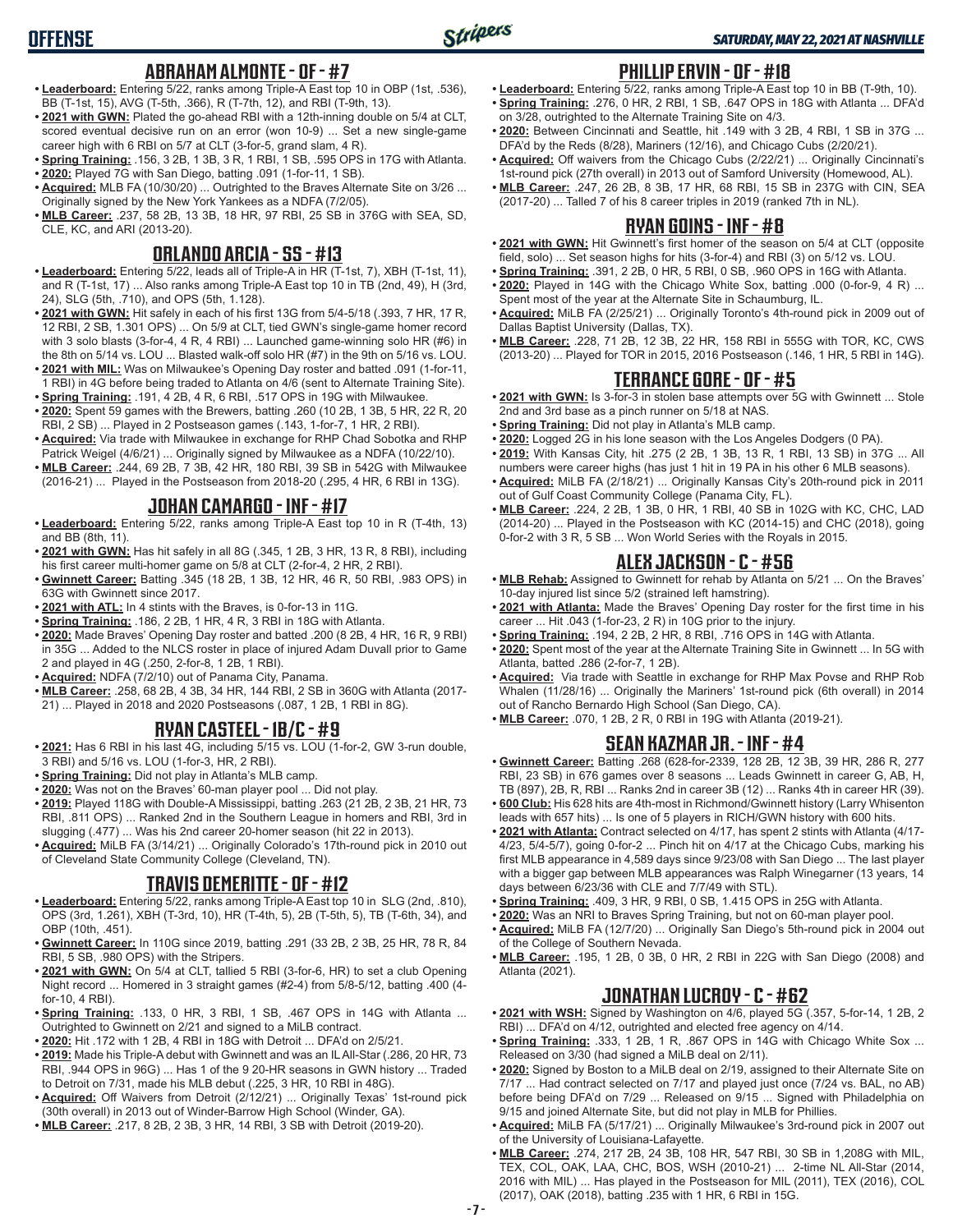### **JEFF MATHIS - C - #1**

- **• 2021 with ATL:** Has his contract selected from the Alternate Training Site on 5/2, went 0-for-9 in 3G before being DFA'd on 5/19 and outrighted to Gwinnett on 5/20.
- **• Spring Training:** .207, 2 2B, 1 HR, 2 RBI in 10G with Philadelphia ... Released on 3/25 (had signed a MiLB deal on 2/16/21).
- **• 2020:** Played 24G with Texas, batting .161 (1 2B, 1 3B, 3 HR, 9 RBI).
- **• Acquired:** MiLB FA (3/29/21) ... Originally the LA Angels' 1st-round pick (33rd overal) in 2001 out of Marianna High School (Marianna, FL).
- **• MLB Career:** .194, 112 2B, 8 3B, 53 HR, 286 RBI, 12 SB in 948G with LAA, TOR, MIA, ARI, TEX, ATL (2005-21) ... in 13 career Postseason games with LAA (2007- 09) and ARI (2017), batting .379 (5 2B, 1 HR, 4 RBI, 1.055 OPS).

### **JONATHAN MORALES - C - #20**

- **• 2021 with GWN:** Tied his single-game career high with 5 RBI on 5/7 at CLT, going 2-for-6 with a 3-run HR (1) in the 9th.
- **• Spring Training:** .250, 0 HR, 1 RBI, 0 SB, 1.200 OPS in 12G with Atlanta.
- **• 2020:** Spent entire year at Braves Alternate Site in Gwinnett (no MLB debut) ... Played for Caguas of the Puerto Rican Winter League (.394, 3 HR, 9 RBI in 13G), earning PWL Postseason All-Star honors.
- **• 2019:** Hit .240 (13 2B, 2 HR, 27 R, 25 RBI) in 80G between Double-A Mississippi and Gwinnett ... Logged 1 game during the IL Playoffs (0-for-1, BB).
- **• Acquired:** Braves' 25th-round pick in 2015 out of Miami-Dade Community College.

### **YOLMER SANCHEZ - INF - #2**

- **• 2021 with GWN:** On 5/7 at CLT, went 3-for-5 with 3 runs, 3 RBI and Gwinnett's first triple of the year.
- **• Spring Training:** .190, 0 XBH, 2 RBI, 1 SB, .451 OPS in 15G with Baltimore ... DFA'd on 3/27, released on 3/30.
- **• 2020:** Played 11G with the Chicago White Sox, batting .313 (3 2B, 1 HR, 1 RBI, 1.164 OPS) ... Made his MLB Postseason debut in the ALWCS (1G, no at-bat).
- **• Acquired:** MiLB FA (3/31/21) ... Originally a NDFA with Chi. White Sox (5/29/09).
- **• MLB Career:** .245, 113 2B, 24 3B, 32 HR, 215 RBI, 30 SB in 657G with the Chicago White Sox (2014-20) ... Won an AL Gold Glove in 2019 (.987 FPCT at 2B).

## **TRAVIS SNIDER - INF/OF - #26**

**• Leaderboard:** Entering 5/22, ranks among Triple-A East top 10 in BB (T-9th, 10). **• Spring Training:** Did not play in Atlanta's MLB camp.

- **• 2020:** Signed by Miami on 7/24 and reported to the Marlins' Alternate Training Site in Jupiter, FL, but was released on 8/27 and did not reach the Majors.
- **• 2019:** Played for Triple-A Reno in Arizona's system (.294, 22 2B, 4 3B, 11 HR, 41 RBI, 3 SB, .899 OPS in 93G).
- **• Acquired:** MiLB FA (2/26/21) ... Originally Toronto's 1st-round pick (14th overall) in 2006 out of Henry M. Jackson High School (Mill Creek, WA).
- **• MLB Career:** .244, 100 2B, 7 3B, 54 HR, 212 RBI, 22 SB in 630G with TOR, PIT (2008-15) ... Played for PIT in the Postseason from 2013-15 (.250, 1-for-4 in 3G).

### **DREW WATERS - OF - #11**

**• Leaderboard:** Entering 5/22, ranks among Triple-A East top 10 in SB (T-6th, 5).

- **• 2021 with GWN:** On 5/18 at NAS, recorded the first multi-homer game of his career (3-for-5, 2 HR, 3 R, 3 RBI) and became the first Gwinnett player to homer from both sides of the plate since Mel Rojas Jr. (7/7/16 at CLT) ... On 5/19 at NAS, fell a triple shy of the cycle in his first 4-hit game at Triple-A (4-for-5, 2B, HR, 2 R, 2 RBI, 2 SB).
- **• MLB.com Prospect Ranks:** #2 (Braves Top 30), #28 (Top 100 Prospects).
- **• Spring Training:** .500, 1 2B, 0 HR, 2 RBI, 1 SB in 4G with Atlanta.
- **• 2020:** Spent entire year at Braves Alternate Site in Gwinnett (no MLB debut).
- **• 2019:** Hit .309 (40 2B, 9 3B, 7 HR, 80 R, 52 RBI, 16 SB) in 134G with Double-A Mississippi and Gwinnett ... Won Southern League Batting Title (.319, best in MIS history) and Most Valuable Player (1st in MIS history) ... Ranked among MiLB top 5 in doubles (T-3rd, 40) and hits (5th, 163).
- **• Acquired:** Braves' 2nd-round pick in 2017 out of Etowah High School (Woodstock, GA) ... Named Gatorade Georgia Baseball Player of the Year in 2017.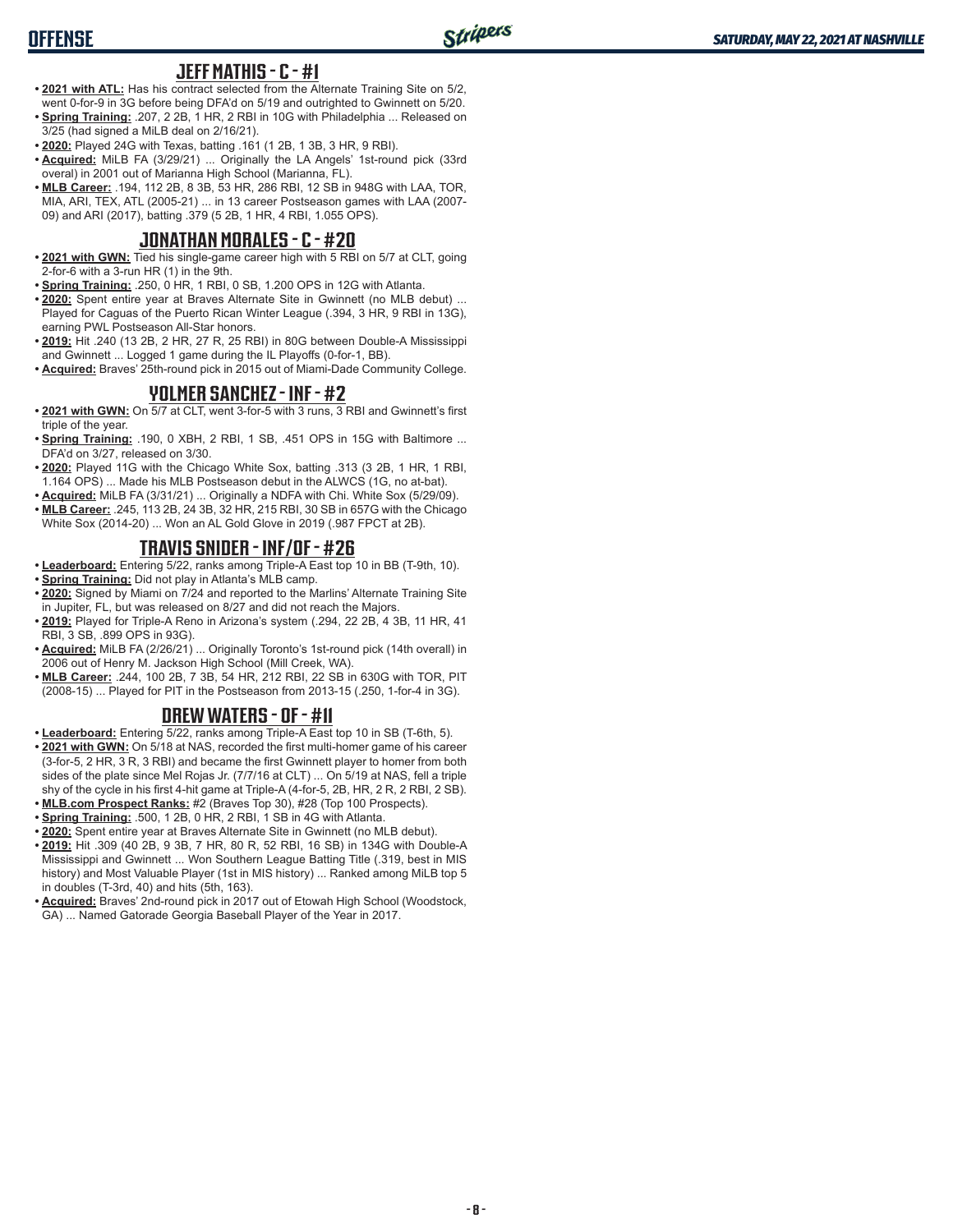## **SEASON SUMMARY**



## **TEAM HIGHS & LOWS**

| <b>OFFENSE:</b>                                                                                             |
|-------------------------------------------------------------------------------------------------------------|
| <b>PITCHING:</b><br>Most Runs Allowed, Inning4 (2x, last: 7th Inning, 5/18 at Nashville)<br><b>DEFENSE:</b> |
| Most Triple Dlove Turned Came                                                                               |

#### Most Triple Plays Turned, Game ...................................................................... None Most Errors, Game ..................................................................3 (5/15 vs. Louisville) Most Stolen Bases Allowed, Game ............................. 2 (2x, last: 5/21 at Nashville) Most Caught Stealing, Game ...................................... 1 (3x, last: 5/21 at Nashville)

### **TEAM MISCELLANEOUS**

### **INDIVIDUAL HIGHS & LOWS**

| <b>HITTING (GAME):</b> |  |
|------------------------|--|
|                        |  |
|                        |  |
|                        |  |
|                        |  |
|                        |  |
|                        |  |
|                        |  |
|                        |  |
|                        |  |
|                        |  |
|                        |  |
|                        |  |
|                        |  |

#### **PITCHING (GAME):**

#### **DEFENSE (GAME):**

### **STREAKS**

| OFFENSIVE (LONGEST IN 2021 ONLY): |  |
|-----------------------------------|--|
|                                   |  |
|                                   |  |
|                                   |  |
|                                   |  |
|                                   |  |
|                                   |  |

#### **PITCHING (LONGEST IN 2021 ONLY):**

## **LAST TIME IT HAPPENED (GWINNETT REGULAR-SEASON HISTORY)**

| <b>INDIVIDUAL OFFENSE:</b>  |                                                                                 |
|-----------------------------|---------------------------------------------------------------------------------|
|                             | Never                                                                           |
|                             |                                                                                 |
|                             |                                                                                 |
|                             |                                                                                 |
|                             |                                                                                 |
|                             |                                                                                 |
|                             |                                                                                 |
|                             | Homers, Both Sides of Plate  Drew Waters (5/18/21 at Nashville)                 |
|                             |                                                                                 |
|                             |                                                                                 |
|                             | Back-to-Back-to-Back Homers  Arcia/Camargo/Demeritte (5/8/21 at Charlotte)      |
|                             |                                                                                 |
|                             |                                                                                 |
|                             |                                                                                 |
|                             |                                                                                 |
|                             |                                                                                 |
|                             |                                                                                 |
|                             |                                                                                 |
|                             |                                                                                 |
|                             |                                                                                 |
|                             | 7-Game Multi-Hit StreakTyler Pastornicky (4/10/13-4/16/13)                      |
| <b>INDIVIDUAL PITCHING:</b> |                                                                                 |
|                             |                                                                                 |
|                             |                                                                                 |
|                             | 9.0-Inning No-Hitter (Solo)Todd Redmond (5/28/10 at Louisville)                 |
|                             | 9.0-Inning No-Hitter (Comb.)  Wooten/Marksberry/Ramirez (6/30/16 at Louisville) |
|                             |                                                                                 |
|                             |                                                                                 |

25.0-Inning Scoreless Streak ......................Stephen Marek, 25.1 IP (6/6/10-8/2/10)

| <b>TEAM OFFENSE:</b> |  |
|----------------------|--|
|                      |  |
|                      |  |
|                      |  |
|                      |  |
|                      |  |
|                      |  |
|                      |  |
|                      |  |
|                      |  |
|                      |  |
|                      |  |
|                      |  |
|                      |  |
|                      |  |
|                      |  |
|                      |  |
|                      |  |

#### **TEAM PITCHING:**

## **TEAM DEFENSE:**